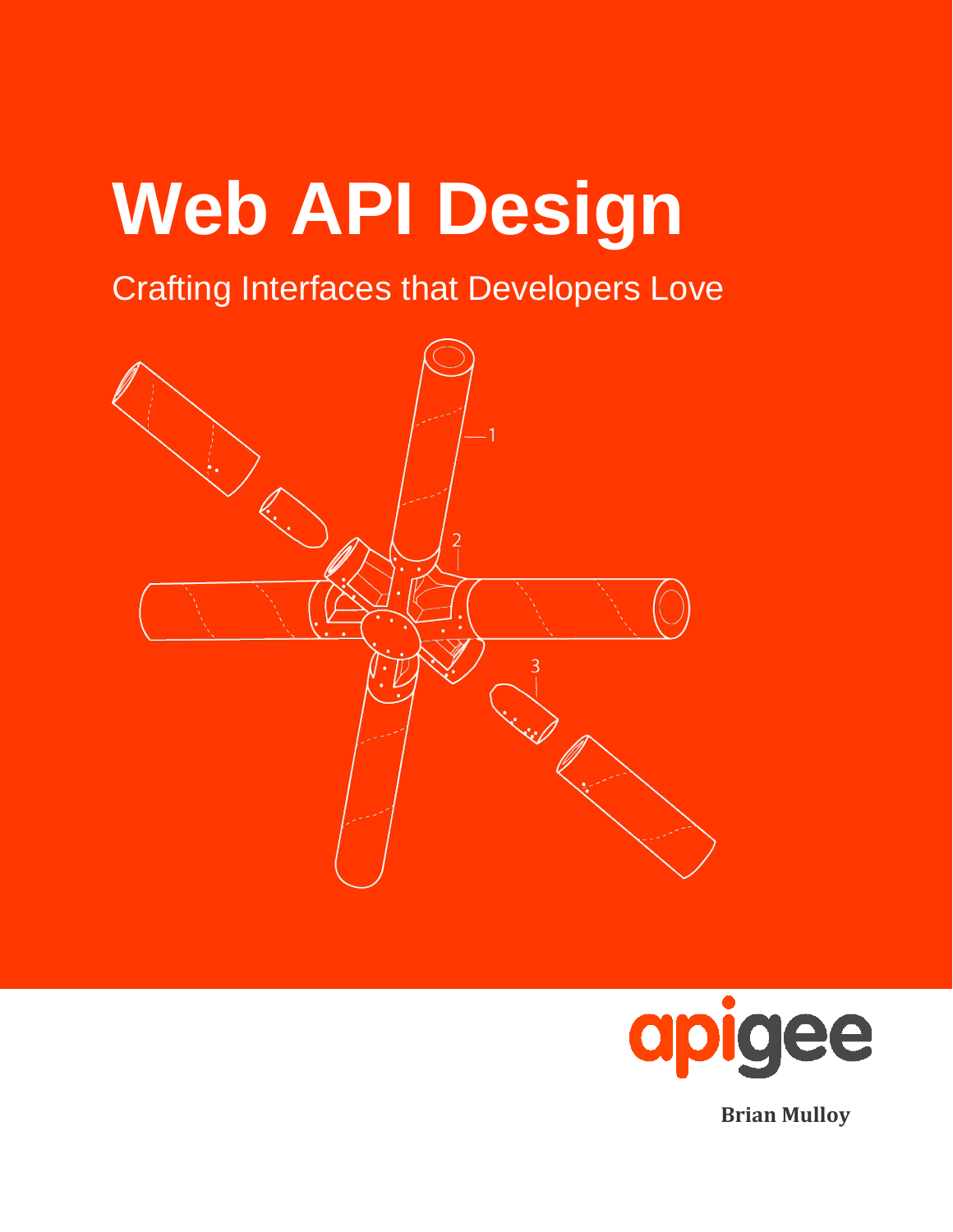## **Table of Contents**

## Web API Design - Crafting Interfaces that Developers Love

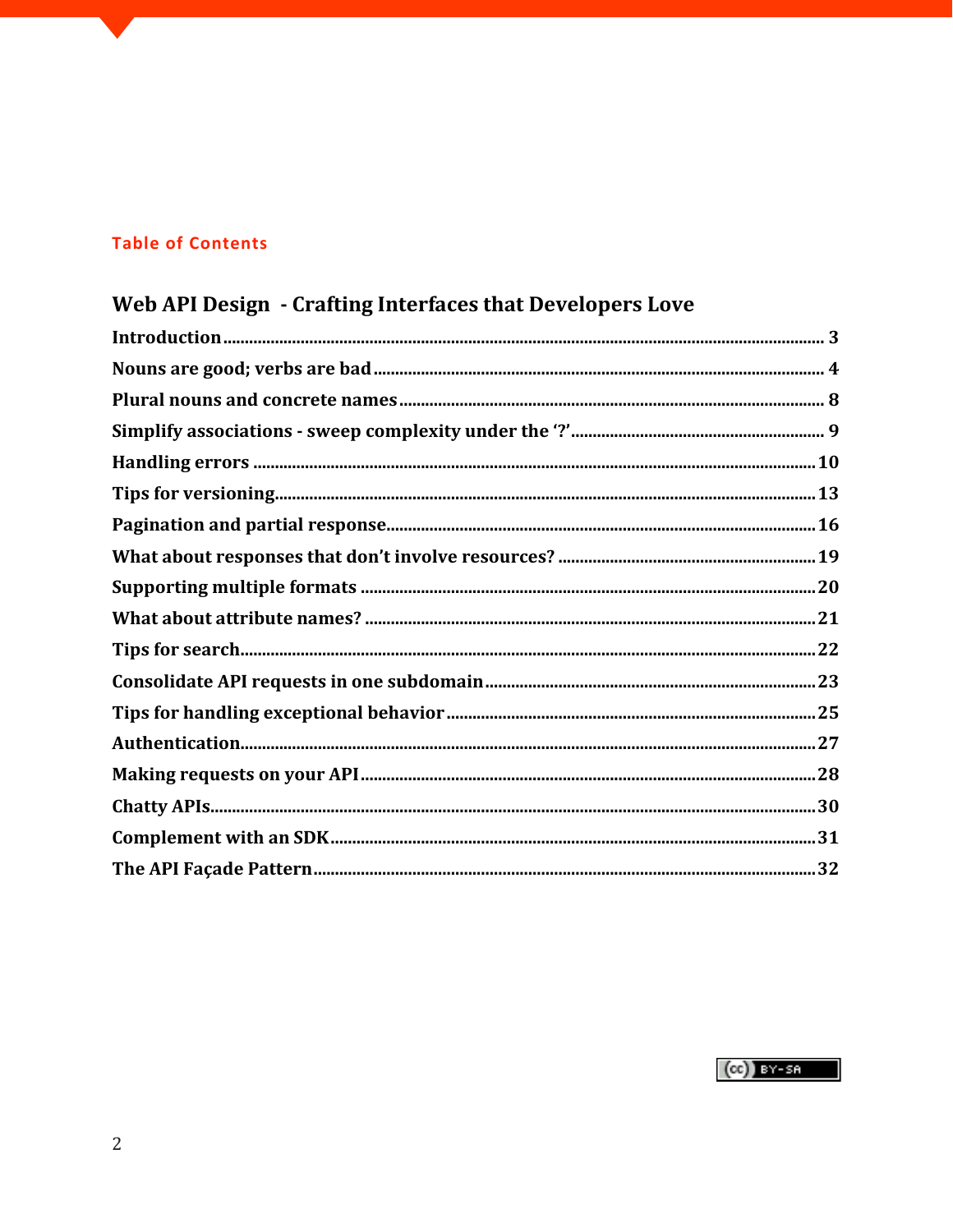## **Introduction**

If you're reading this, chances are that you care about designing Web APIs that developers will love and that you're interested in applying proven design principles and best practices to your Web API.

One of the sources for our design thinking is REST. Because REST is an architectural style and not a strict standard, it allows for a lot of flexibly. Because of that flexibility and freedom of structure, there is also a big appetite for design best practices.

This e-book is a collection of design practices that we have developed in collaboration with some of the leading API teams around the world, as they craft their API strategy through a design workshop that we provide at Apigee.

We call our point of view in API design "pragmatic REST", because it places the success of the developer over and above any other design principle. The developer is the customer for the Web API. The success of an API design is measured by how quickly developers can get up to speed and start enjoying success using your API.

We'd love your feedback – whether you agree, disagree, or have some additional practices and tips to add. The [API Craft Google Group](https://groups.google.com/forum/?fromgroups#!forum/api-craft) is a place where Web API design enthusiasts come together to share and debate design practices – we'd love to see you there.

## **[Are you a Pragmatist or a RESTafarian?](http://blog.apigee.com/taglist/RESTful)**

Let's start with our overall point of view on API design. We advocate pragmatic, not dogmatic REST. What do we mean by dogmatic?

You might have seen discussion threads on true REST - some of them can get pretty strict and wonky. Mike Schinkel sums it up well - defining a [RESTafarian](http://mikeschinkel.com/blog/whatisarestafarian/) as follows:

*"A* RESTifarian *is a zealous proponent of the REST [software architectural style](http://www.ics.uci.edu/~fielding/pubs/dissertation/abstract.htm) as defined by [Roy T. Fielding](http://roy.gbiv.com/) i[n Chapter 5](http://www.ics.uci.edu/~fielding/pubs/dissertation/rest_arch_style.htm) of his [PhD. dissertation](http://www.ics.uci.edu/~fielding/pubs/dissertation/top.htm) at UC [Irvine.](http://www.ics.uci.edu/) You can find RESTifarians in the wild on th[e REST-discuss mailing list.](http://tech.groups.yahoo.com/group/rest-discuss/) But be careful, RESTifarians can be extremely meticulous when discussing the finer points of REST …"*

Our view: approach API design from the 'outside-in' perspective. This means we start by asking - what are we trying to achieve with an API?

The API's job is to make the developer as successful as possible. The orientation for APIs is to think about design choices from the application developer's point of view.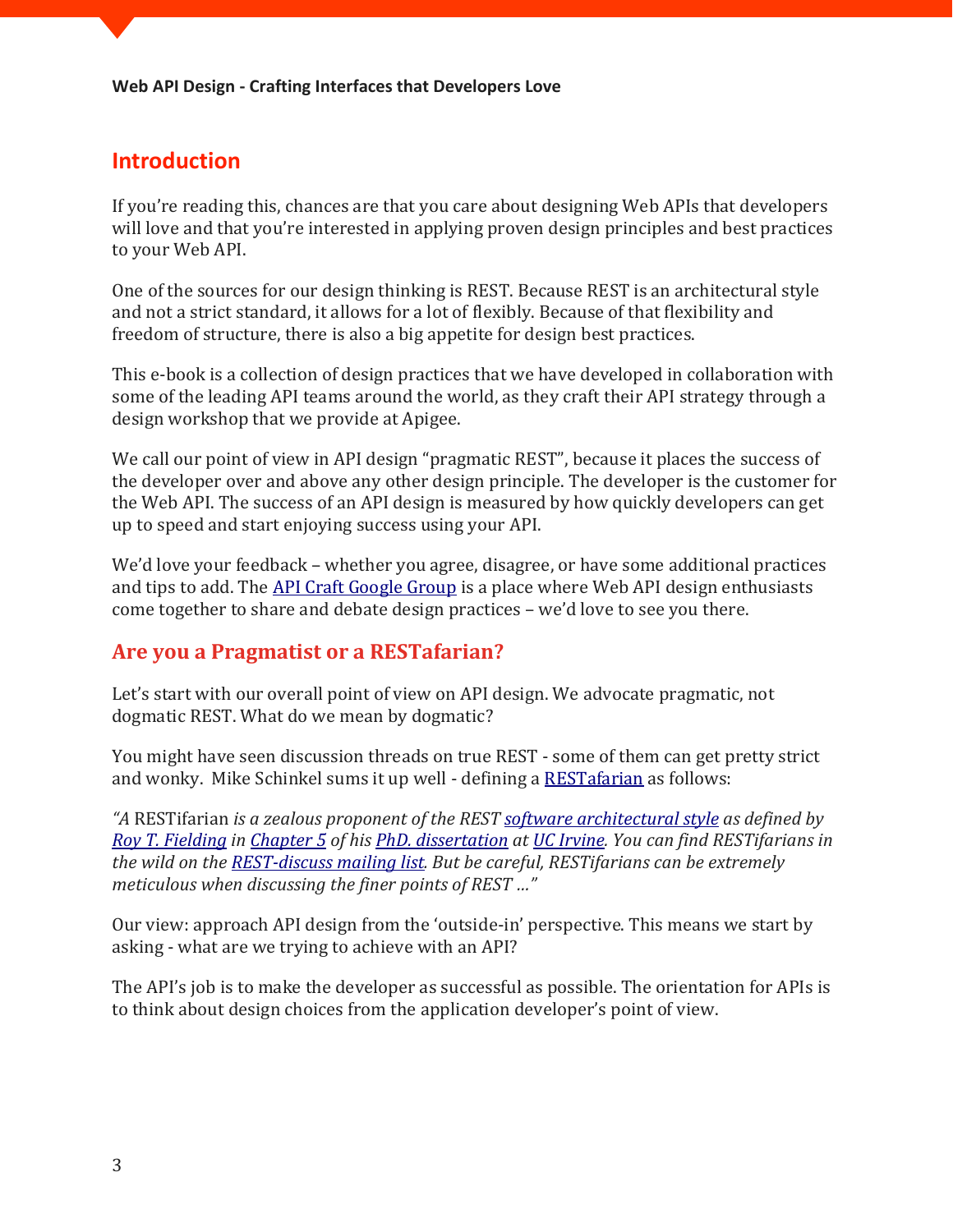Why? Look at the value chain below – the application developer is the lynchpin of the entire API strategy. The primary design principle when crafting your API should be to maximize developer productivity and success. This is what we call pragmatic REST.



#### **Pragmatic REST is a design problem**

You have to get the design right, because design communicates how something will be used. The question becomes - what is the design with optimal benefit for the app developer?

The developer point of view is the guiding principle for all the specific tips and best practices we've compiled.

## **Nouns are good; verbs are bad**

The number one principle in pragmatic RESTful design is: keep simple things simple.

#### **Keep your base URL simple and intuitive**

The base URL is the most important design affordance of your API. A simple and intuitive base URL design makes using your API easy.

Affordance is a design property that communicates how something should be used without requiring documentation. A door handle's design should communicate whether you pull or push. Here's an example of a conflict between design affordance and documentation - not an intuitive interface!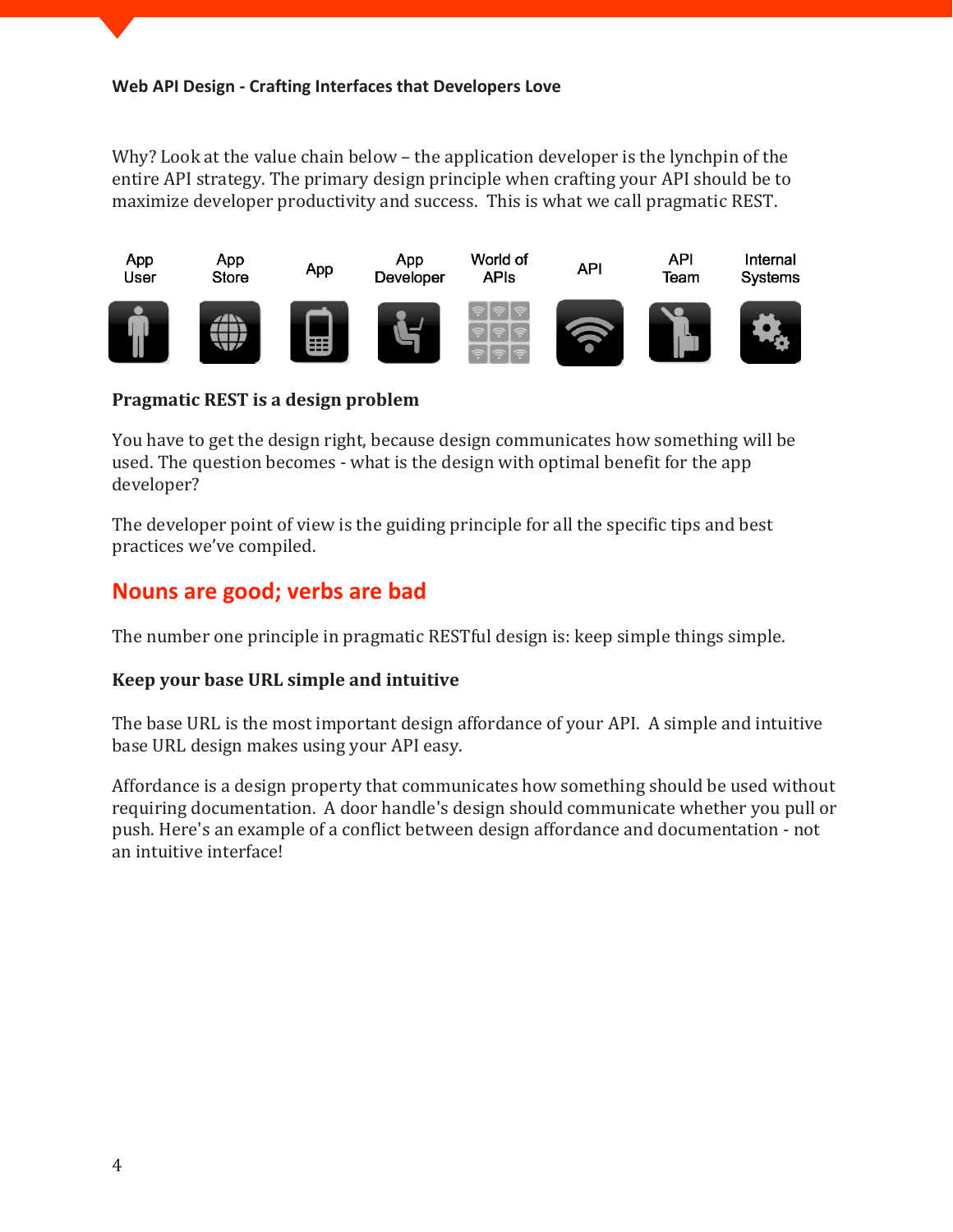

A key litmus test we use for Web API design is that there should be only **2 base URLs per resource**. Let's model an API around a simple object or resource, a dog, and create a Web API for it.

The first URL is for a collection; the second is for a specific element in the collection.

/dogs /dogs/1234

Boiling it down to this level will also force the verbs out of your base URLs.

#### **Keep verbs out of your base URLs**

Many Web APIs start by using a method-driven approach to URL design. These methodbased URLs sometimes contain verbs - sometimes at the beginning, sometimes at the end.

For any resource that you model, like our dog, you can never consider one object in isolation. Rather, there are always related and interacting resources to account for - like owners, veterinarians, leashes, food, squirrels, and so on.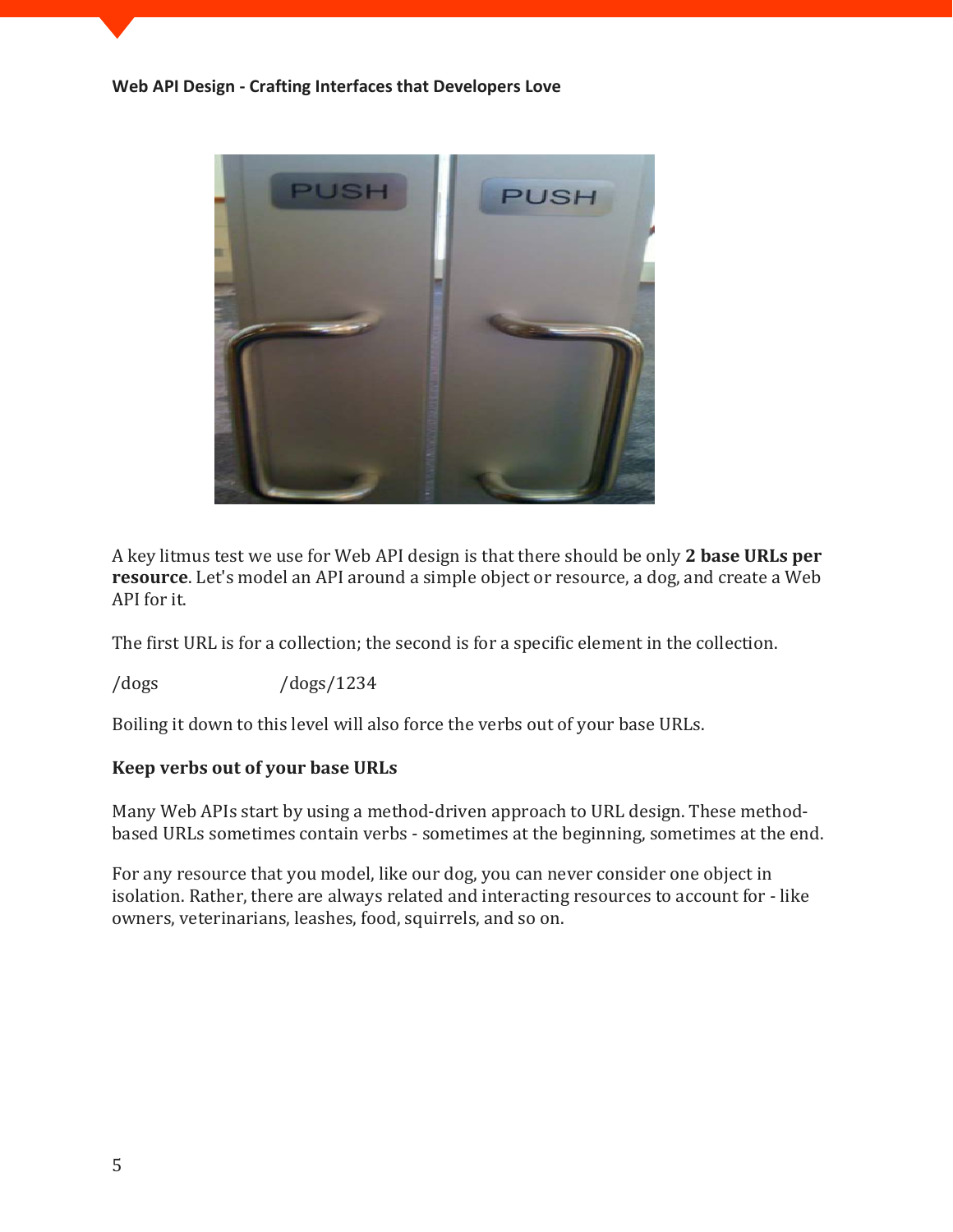Think about the method calls required to address all the objects in the dogs' world. The URLs for our resource might end up looking something like this.

| .                                  | .                                      |
|------------------------------------|----------------------------------------|
| /getAllDogs                        | /getAllLeashedDogs                     |
| /verifyLocation                    | /verifyVeterinarianLocation            |
| /feedNeeded                        | /feedNeededFood                        |
| /createRecurringWakeUp             | /createRecurringMedication             |
| /giveDirectOrder                   | /doDirectOwnerDiscipline               |
| /checkHealth                       | /doExpressCheckupWithVeterinarian      |
| /getRecurringWakeUpSchedule        | /getRecurringFeedingSchedule           |
| /getLocation                       | /getHungerLevel                        |
| /qetDoq                            | /qetSquirrelsChasingPuppies            |
| /newDog                            | /newDogForOwner                        |
| /getNewDogsSince                   | /getNewDogsAtKennelSince               |
| /getRedDogs                        | /qetRedDogsWithoutSiblings             |
| /getSittingDogs                    | /getSittingDogsAtPark                  |
| /setDogStateTo                     | /setLeashedDogStateTo                  |
| /replaceSittingDogsWithRunningDogs | /replaceParkSittingDogsWithRunningDogs |
| /saveDog                           | /saveMommaDogsPuppies                  |
| .                                  | .                                      |

It's a slippery slope - soon you have a long list of URLs and no consistent pattern making it difficult for developers to learn how to use your API.

#### **Use HTTP verbs to operate on the collections and elements.**

For our dog resources, we have two base URLs that use nouns as labels, and we can operate on them with HTTP verbs. Our HTTP verbs are **POST**, **GET**, **PUT**, and **DELETE**. (We think of them as mapping to the acronym, **CRUD** (**C**reate-**R**ead-**U**pdate-**D**elete).)

With our two resources (/dogs and /dogs/1234) and the four HTTP verbs, we have a rich set of capability that's intuitive to the developer. Here is a chart that shows what we mean for our dogs.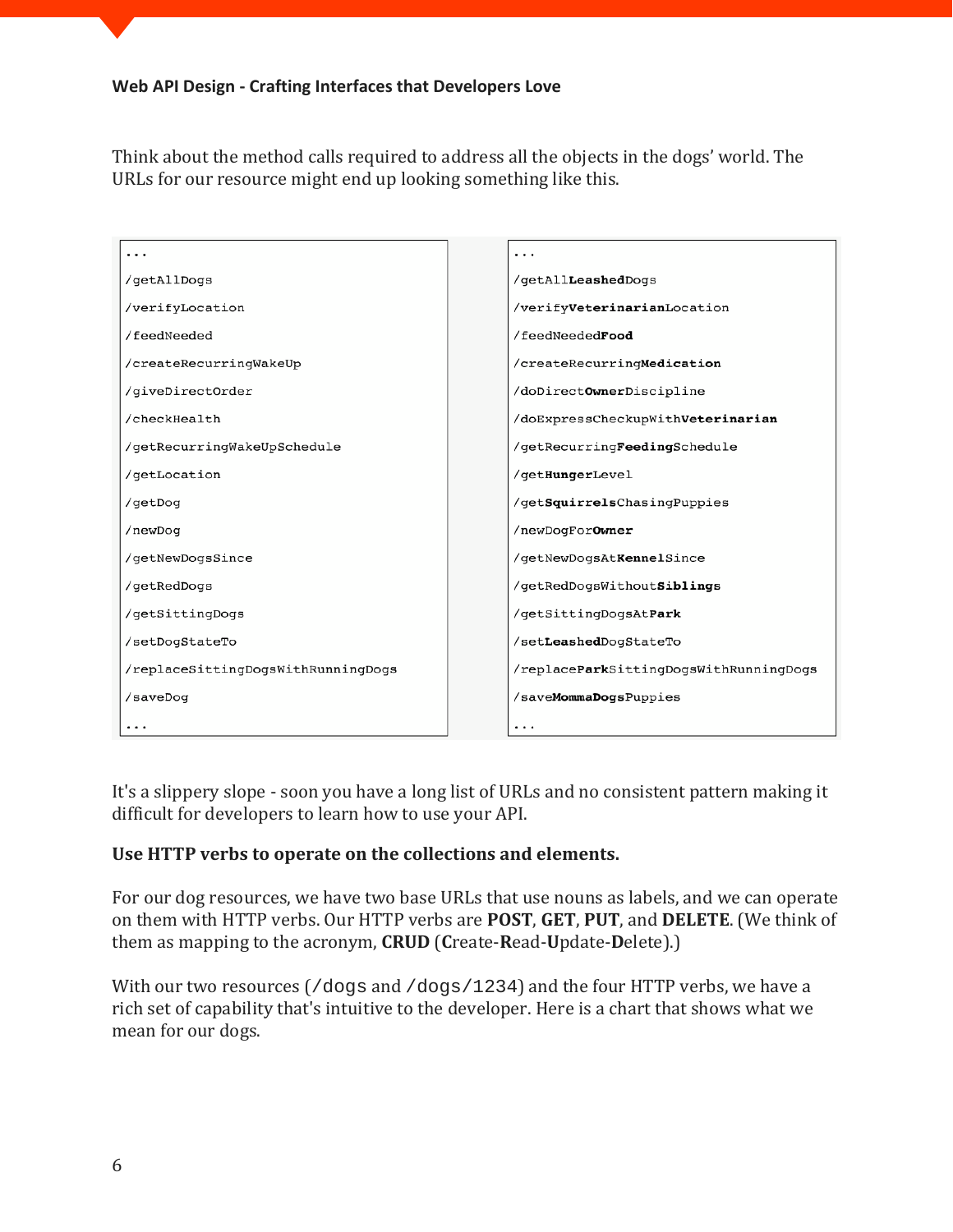| <b>Resource</b> | <b>POST</b><br>create | <b>GET</b><br>read | <b>PUT</b><br>update                          | <b>DELETE</b><br>delete |
|-----------------|-----------------------|--------------------|-----------------------------------------------|-------------------------|
| /dogs           | Create a new<br>dog   | List dogs          | Bulk update<br>dogs                           | Delete all dogs         |
| /dogs/1234      | Error                 | Show Bo            | If exists update<br><b>Bo</b><br>If not error | Delete Bo               |

The point is that developers probably don't need the chart to understand how the API behaves. They can experiment with and learn the API without the documentation.

In summary:

Use two base URLs per resource.

Keep verbs out of your base URLs.

Use HTTP verbs to operate on the collections and elements.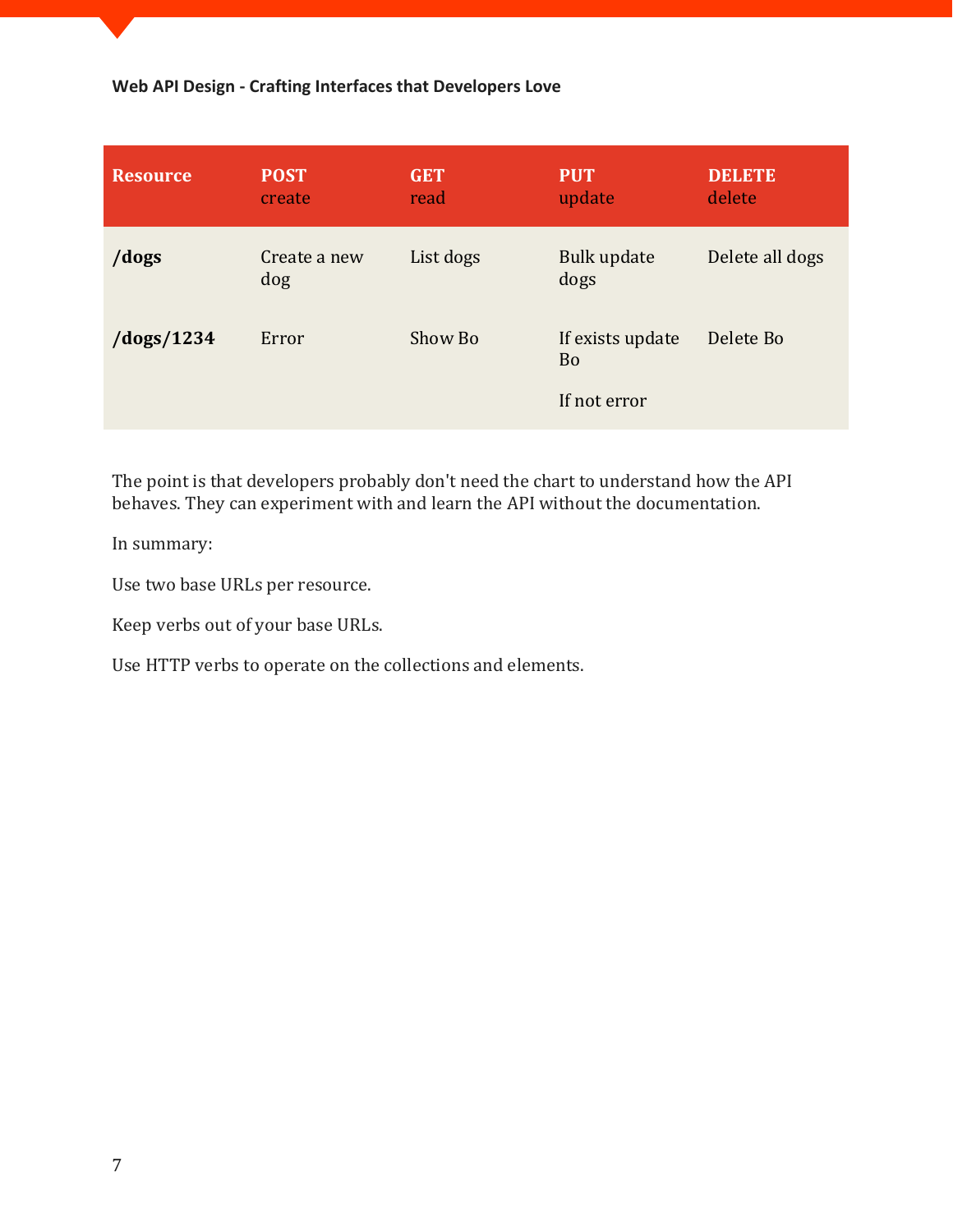## **Plural nouns and concrete names**

Let's explore how to pick the nouns for your URLs.

Should you choose singular or plural nouns for your resource names? You'll see popular APIs use both. Let's look at a few examples:

| <b>Foursquare</b> | <b>GroupOn</b> | <b>Zappos</b> |
|-------------------|----------------|---------------|
| /checkins         | /deals         | /Product      |

Given that the first thing most people probably do with a RESTful API is a GET, we think it reads more easily and is more intuitive to use plural nouns. But above all, avoid a mixed model in which you use singular for some resources, plural for others. Being consistent allows developers to predict and guess the method calls as they learn to work with your API.

#### **Concrete names are better than abstract**

Achieving pure abstraction is sometimes a goal of API architects. However, that abstraction is not always meaningful for developers.

Take for example an API that accesses content in various forms - blogs, videos, news articles, and so on.

An API that models everything at the highest level of abstraction - as /items or /assets in our example - loses the opportunity to paint a tangible picture for developers to know what they can do with this API. It is more compelling and useful to see the resources listed as blogs, videos, and news articles.

The level of abstraction depends on your scenario. You also want to expose a manageable number of resources. Aim for concrete naming and to keep the number of resources between 12 and 24.

In summary, an intuitive API uses plural rather than singular nouns, and concrete rather than abstract names.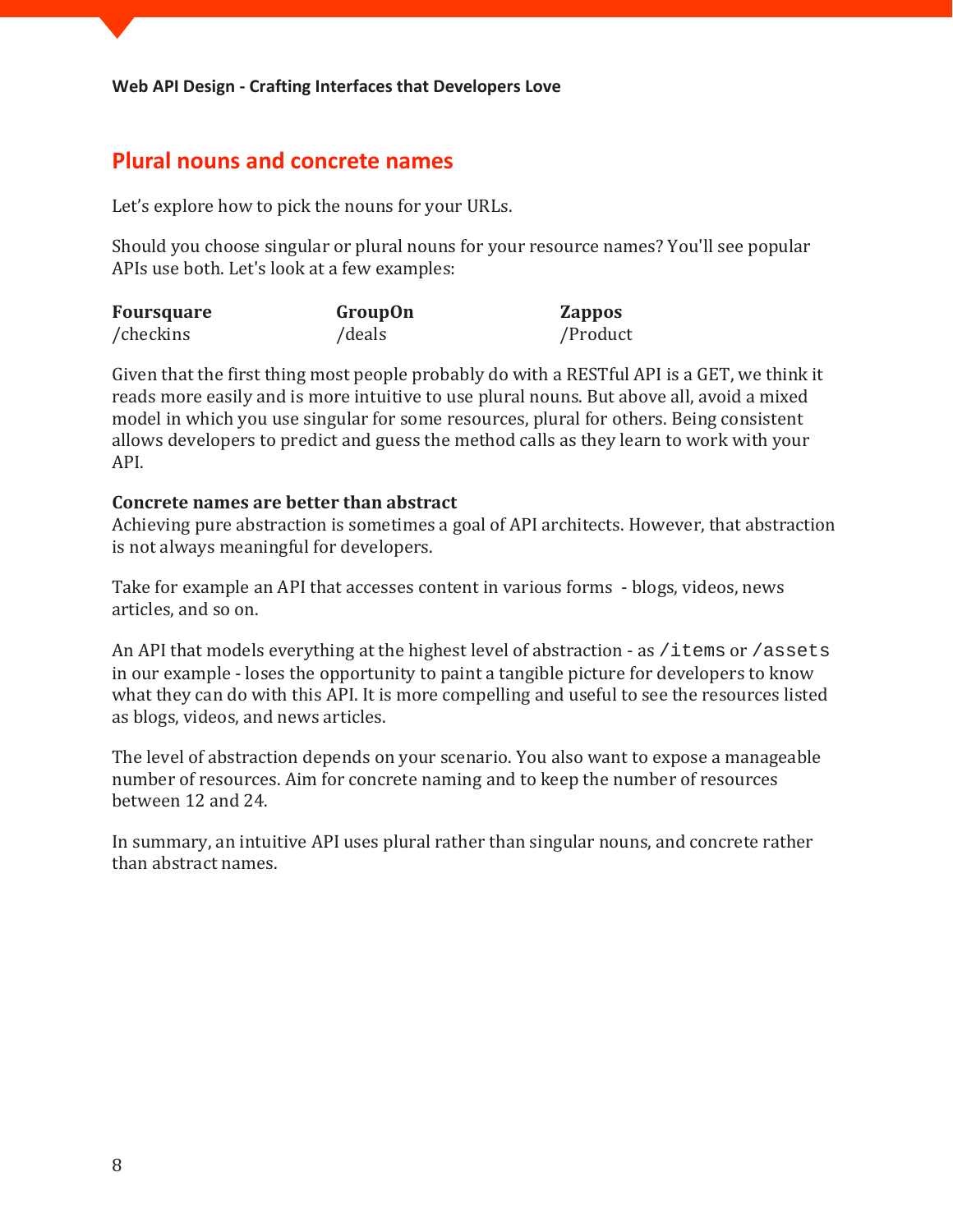## **Simplify associations - sweep complexity under the '?'**

In this section, we explore API design considerations when handling associations between resources and parameters like states and attributes.

#### **Associations**

Resources almost always have relationships to other resources. What's a simple way to express these relationships in a Web API?

Let's look again at the API we modeled in [nouns are good, verbs are bad -](http://blog.apigee.com/detail/restful_api_design_nouns_are_good_verbs_are_bad/) the API that interacts with our **dogs** resource. Remember, we had two base URLs: /dogs and dogs/1234.

We're using HTTP verbs to operate on the resources and collections. Our dogs belong to owners. To get all the dogs belonging to a specific owner, or to create a new dog for that owner, do a GET or a POST:

GET /owners/5678/dogs

POST /owners/5678/dogs

Now, the relationships can be complex. Owners have relationships with veterinarians, who have relationships with dogs, who have relationships with food, and so on. It's not uncommon to see people string these together making a URL 5 or 6 levels deep. Remember that once you have the primary key for one level, you usually don't need to include the levels above because you've already got your specific object. In other words, you shouldn't need too many cases where a URL is deeper than what we have above /resource/identifier/resource.

#### **Sweep complexity behind the '?'**

Most APIs have intricacies beyond the base level of a resource. Complexities can include many states that can be updated, changed, queried, as well as the attributes associated with a resource.

Make it simple for developers to use the base URL by putting optional states and attributes behind the HTTP question mark. To get all red dogs running in the park:

GET /dogs?color=red&state=running&location=park

In summary, keep your API intuitive by simplifying the associations between resources, and sweeping parameters and other complexities under the rug of the HTTP question mark.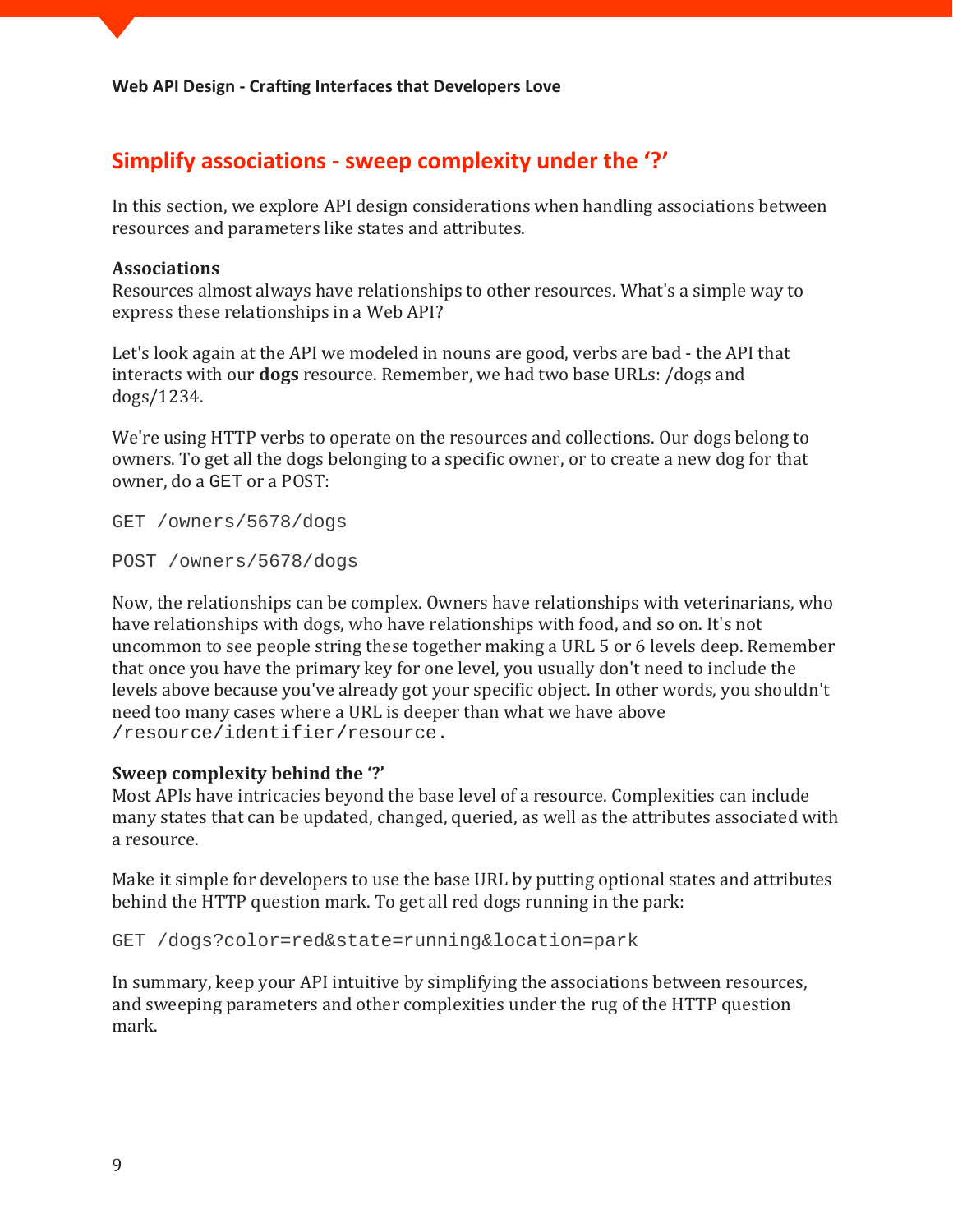## **Handling errors**

Many software developers, including myself, don't always like to think about exceptions and error handling but it is a very important piece of the puzzle for any software developer, and especially for API designers.

#### **Why is good error design especially important for API designers?**

From the perspective of the developer consuming your Web API, everything at the other side of that interface is a black box. Errors therefore become a key tool providing context and visibility into how to use an API.

First, developers learn to write code through errors. The "test-first" concepts of the extreme programming model and the more recent "test driven development" models represent a body of best practices that have evolved because this is such an important and natural way for developers to work.

Secondly, in addition to when they're developing their applications, developers depend on well-designed errors at the critical times when they are troubleshooting and resolving issues after the applications they've built using your API are in the hands of their users.

#### **How to think about errors in a pragmatic way with REST?**

Let's take a look at how three top APIs approach it.

#### **Facebook**

HTTP Status Code: 200

{"type" : "OauthException", "message":"(#803) Some of the aliases you requested do not exist: foo.bar"}

#### **Twilio**

HTTP Status Code: 401

{"status" : "401", "message":"Authenticate","code": 20003, "more info": "http://www.twilio.com/docs/errors/20003"}

#### **SimpleGeo**

HTTP Status Code: 401

{"code" : 401, "message": "Authentication Required"}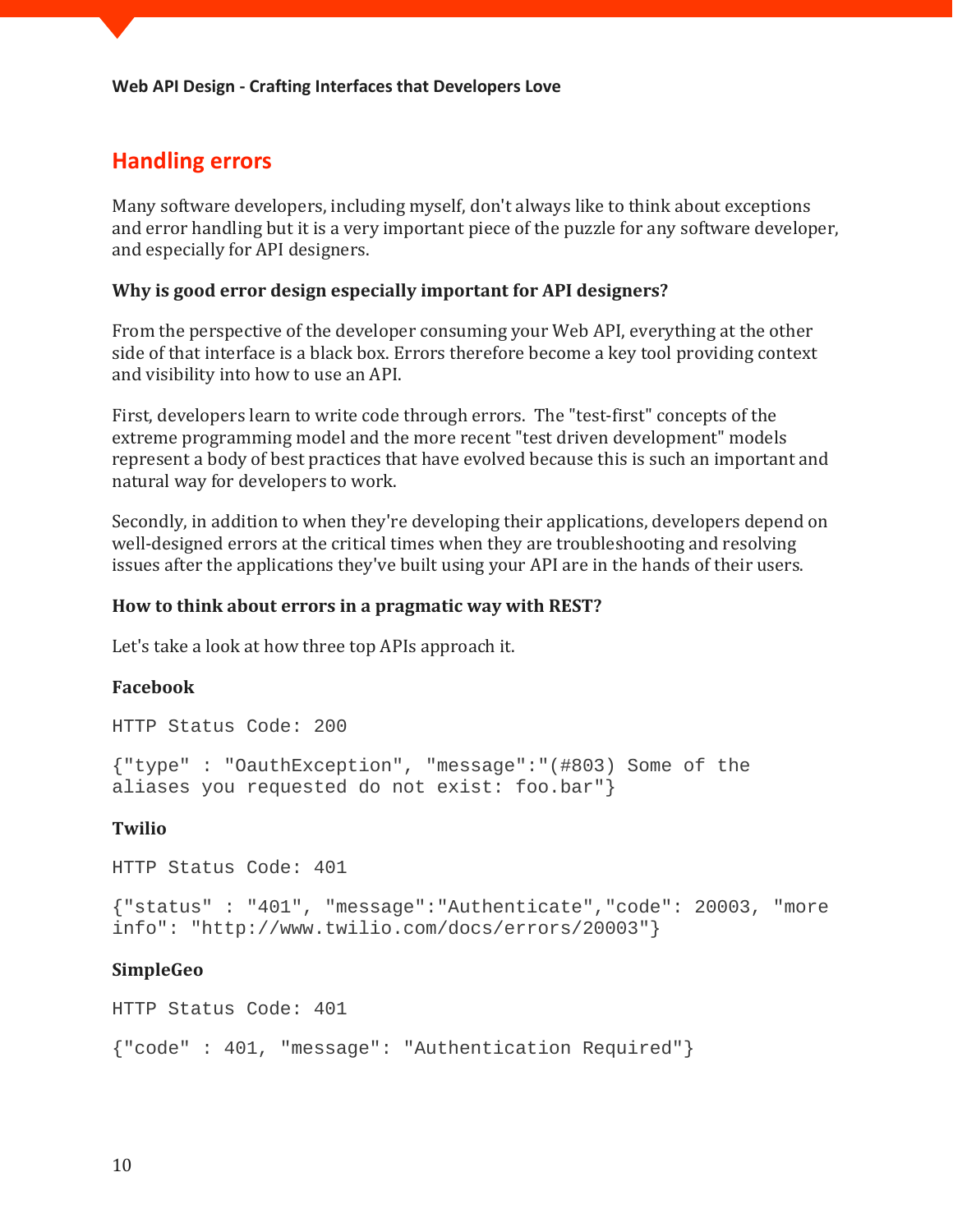#### **Facebook**

No matter what happens on a Facebook request, you get back the 200-status code everything is OK. Many error messages also push down into the HTTP response. Here they also throw an #803 error but with no information about what #803 is or how to react to it.

#### **Twilio**

Twilio does a great job aligning errors with HTTP status codes. Like Facebook, they provide a more granular error message but with a link that takes you to the documentation. Community commenting and discussion on the documentation helps to build a body of information and adds context for developers experiencing these errors.

#### **SimpleGeo**

SimpleGeo provides error codes but with no additional value in the payload.

## **A couple of best practices**

#### **Use HTTP status codes**

Use HTTP status codes and try to map them cleanly to relevant standard-based codes.

There are over 70 HTTP status codes. However, most developers don't have all 70 memorized. So if you choose status codes that are not very common you will force application developers away from building their apps and over to Wikipedia to figure out what you're trying to tell them.

Therefore, most API providers use a small subset. For example, the Google GData API uses only 10 status codes; Netflix uses 9, and Digg, only 8.

## **Google GData**

200 201 304 400 401 403 404 409 410 500 **Netflix** 200 201 304 400 401 403 404 412 500 **Digg** 

200 400 401 403 404 410 500 503

#### **How many status codes should you use for your API?**

When you boil it down, there are really only 3 outcomes in the interaction between an app and an API:

- Everything worked success
- The application did something wrong client error
- The API did something wrong server error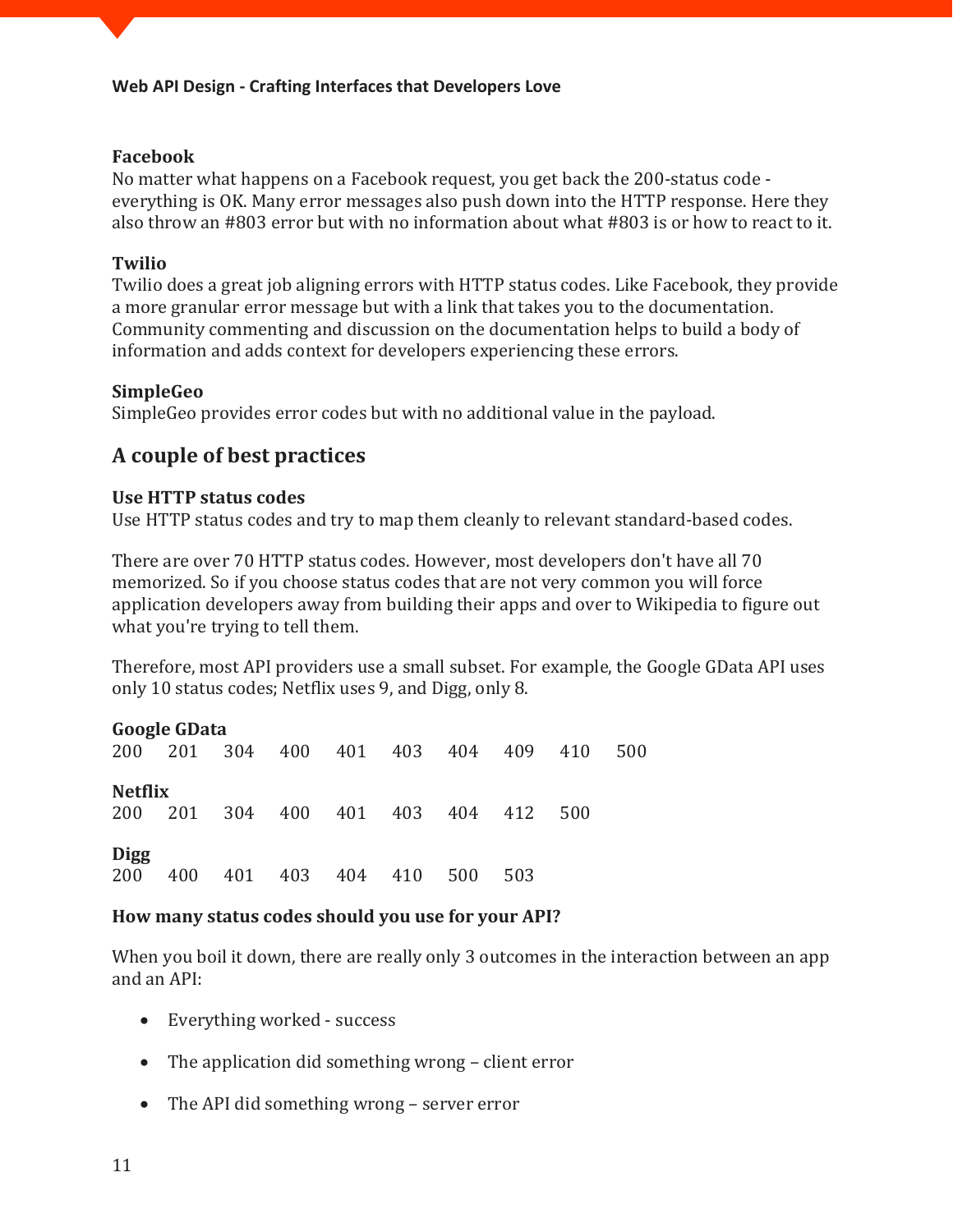Start by using the following 3 codes. If you need more, add them. But you shouldn't need to go beyond 8.

- $200 OK$
- 400 Bad Request
- 500 Internal Server Error

If you're not comfortable reducing all your error conditions to these 3, try picking among these additional 5:

- 201 Created
- 304 Not Modified
- 404 Not Found
- 401 Unauthorized
- 403 Forbidden

(Check out this good Wikipedia entry for all **HTTP Status codes.)** 

It is important that the code that is returned can be consumed and acted upon by the application's business logic - for example, in an if-then-else, or a case statement.

#### **Make messages returned in the payload as verbose as possible.**

#### **Code for code**

 $200 - OK$ 401 – Unauthorized

#### **Message for people**

```
{"developerMessage" : "Verbose, plain language description of 
the problem for the app developer with hints about how to fix 
it.", "userMessage":"Pass this message on to the app user if 
needed.", "errorCode" : 12345, "more info": 
"http://dev.teachdogrest.com/errors/12345"}
```
In summary, be verbose and use plain language descriptions. Add as many hints as your API team can think of about what's causing an error.

We highly recommend you add a link in your description to more information, like Twilio does.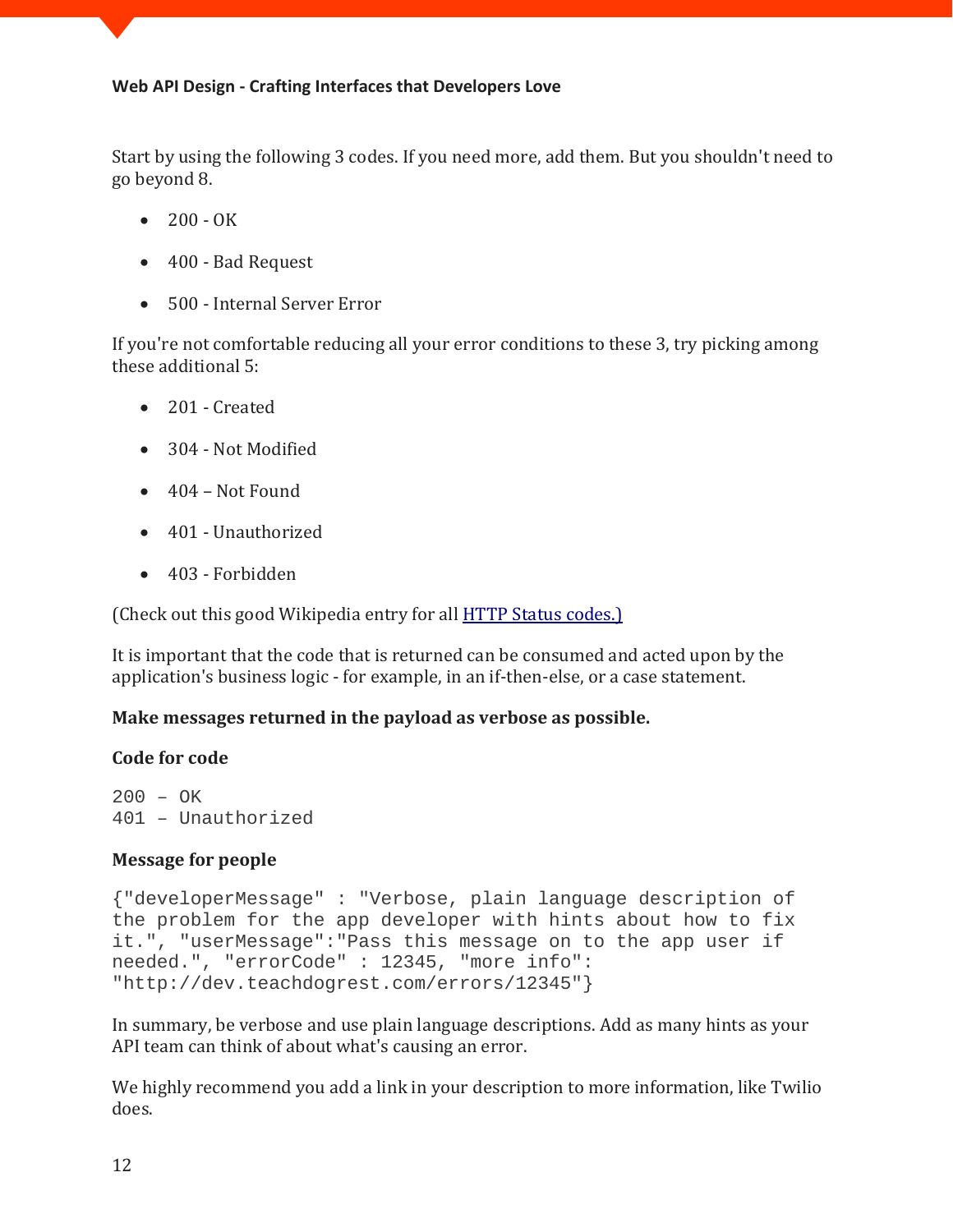## **Tips for versioning**

Versioning is one of the most important considerations when designing your Web API.

#### **Never release an API without a version and make the version mandatory.**

Let's see how three top API providers handle versioning.

| Twilio         | $/2010 - 04 - 01/A$ ccounts/          |
|----------------|---------------------------------------|
| salesforce.com | /services/data/v20.0/sobjects/Account |
| Facebook       | $?v=1.0$                              |

#### **Twilio uses a timestamp in the URL (note the European format).**

At compilation time, the developer includes the timestamp of the application when the code was compiled. That timestamp goes in all the HTTP requests.

When a request arrives, Twilio does a look up. Based on the timestamp they identify the API that was valid when this code was created and route accordingly.

It's a very clever and interesting approach, although we think it is a bit complex. For example, it can be confusing to understand whether the timestamp is the compilation time or the timestamp when the API was released.

#### **Salesforce.com uses v20.0, placed somewhere in the middle of the URL.**

We like the use of the **v.** notation. However, we don't like using the **.0** because it implies that the interface might be changing more frequently than it should. The logic behind an interface can change rapidly but the interface itself shouldn't change frequently.

#### **Facebook also uses the v. notation but makes the version an optional parameter.**

This is problematic because as soon as Facebook forced the API up to the next version, all the apps that didn't include the version number broke and had to be pulled back and version number added.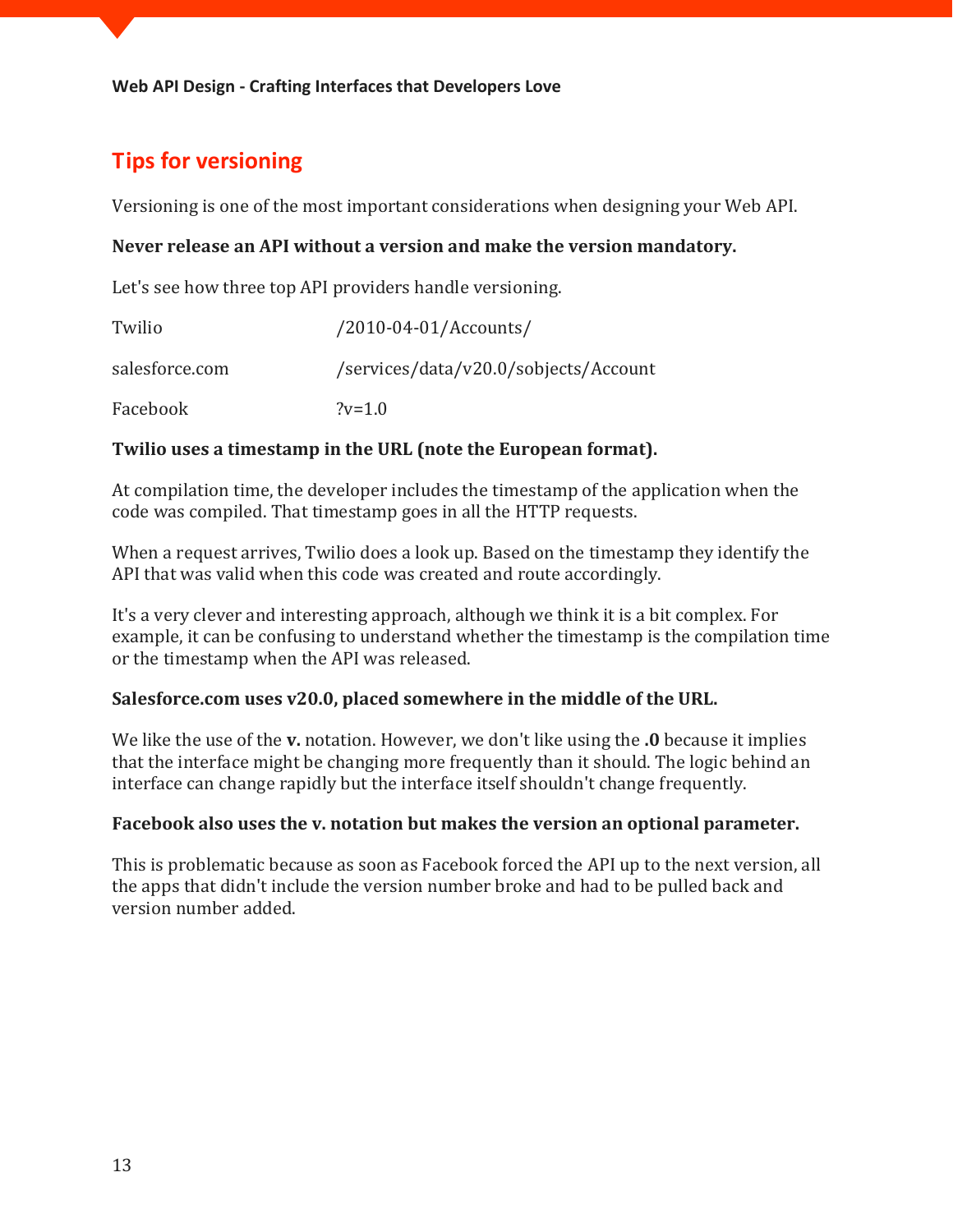### **How to think about version numbers in a pragmatic way with REST?**

Never release an API without a version. Make the version mandatory.

Specify the version with a **'v'** prefix. Move it all the way to the left in the URL so that it has the highest scope (e.g. **/**v1/dogs).

Use a simple ordinal number. Don't use the dot notation like v1.2 because it implies a granularity of versioning that doesn't work well with APIs--it's an interface not an implementation. Stick with v1, v2, and so on.

**How many versions should you maintain?** Maintain at least one version back.

**For how long should you maintain a version?** Give developers at least one cycle to react before obsoleting a version.

Sometimes that's 6 months; sometimes it's 2 years. It depends on your developers' development platform, application type, and application users. For example, mobile apps take longer to rev' than Web apps.

## **Should version and format be in URLs or headers?**

There is a strong school of thought about putting format and version in the header.

Sometimes people are forced to put the version in the header because they have multiple inter-dependent APIs. That is often a symptom of a bigger problem, namely, they are usually exposing their internal mess instead of creating one, usable API facade on top.

That's not to say that putting the version in the header is a symptom of a problematic API design. It's not!

In fact, using headers is more correct for many reasons: it leverages existing HTTP standards, it's intellectually consistent with [Fielding's vision,](http://www.ics.uci.edu/~fielding/pubs/dissertation/top.htm) it solves some hard realworld problems related to inter-dependent APIs, and more.

However, we think the reason most of the popular APIs do not use it is because it's less fun to hack in a browser.

Simple rules we follow:

If it changes the logic you write to handle the response, put it in the URL so you can see it easily.

If it doesn't change the logic for each response, like OAuth information, put it in the header.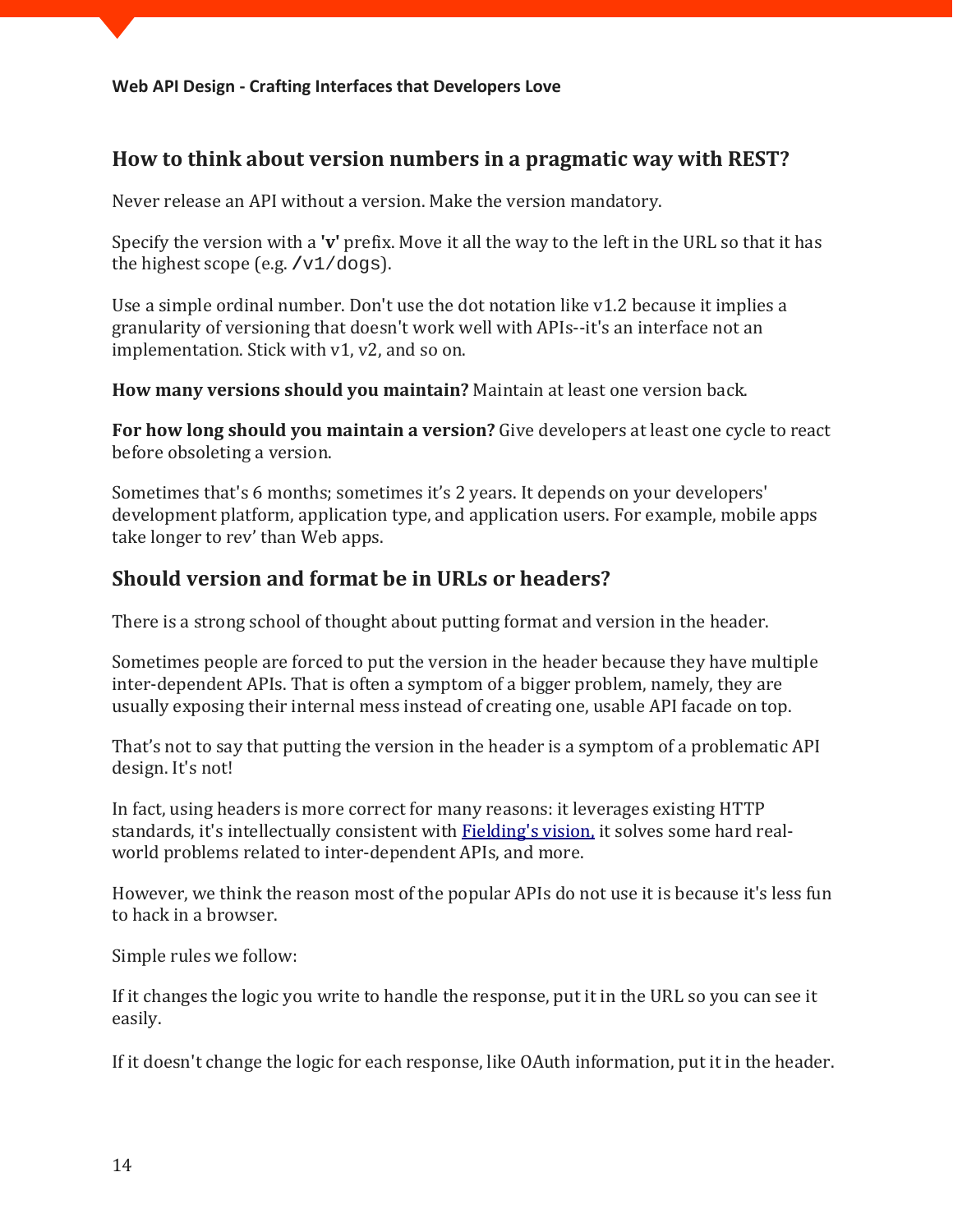These for example, all represent the same resource:

dogs/1 Content-Type: application/json dogs/1 Content-Type: application/xml dogs/1 Content-Type: application/png

The code we would write to handle the responses would be very different.

There's no question the header is more correct and it is still a very strong API design.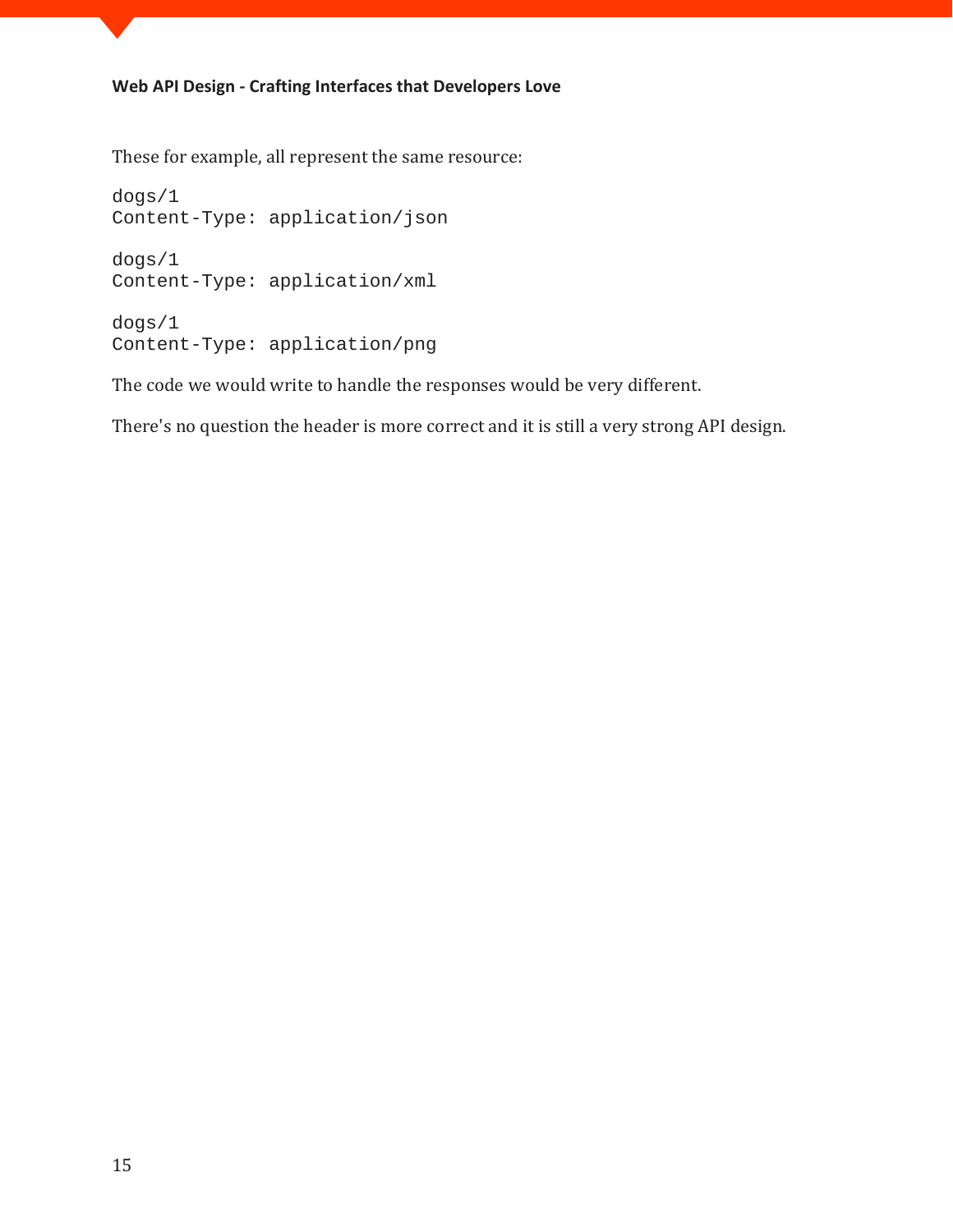## **Pagination and partial response**

Partial response allows you to [give developers just the information they need.](http://blog.apigee.com/detail/restful_api_design_can_your_api_give_developers_just_the_information/)

Take for example a request for a tweet on the Twitter API. You'll get much more than a typical twitter app often needs - including the name of person, the text of the tweet, a timestamp, how often the message was re-tweeted, and a lot of metadata.

Let's look at how several leading APIs handle giving developers just what they need in responses, including Google who pioneered the idea of **partial response**.

#### **LinkedIn**

/people:(id,first-name,last-name,industry)

This request on a person returns the ID, first name, last name, and the industry.

LinkedIn does partial selection using this terse  $:(\ldots)$  syntax which isn't self-evident. Plus it's difficult for a developer to reverse engineer the meaning using a search engine.

#### **Facebook**

/joe.smith/friends?fields=id,name,picture

#### **Google**

?fields=title,media:group(media:thumbnail)

Google and Facebook have a similar approach, which works well.

They each have an optional parameter called fields after which you put the names of fields you want to be returned.

As you see in this example, you can also put sub-objects in responses to pull in other information from additional resources.

#### **Add optional fields in a comma-delimited list**

The Google approach works extremely well.

Here's how to get just the information we need from our dogs API using this approach:

/dogs?fields=name,color,location

It's simple to read; a developer can select just the information an app needs at a given time; it cuts down on bandwidth issues, which is important for mobile apps.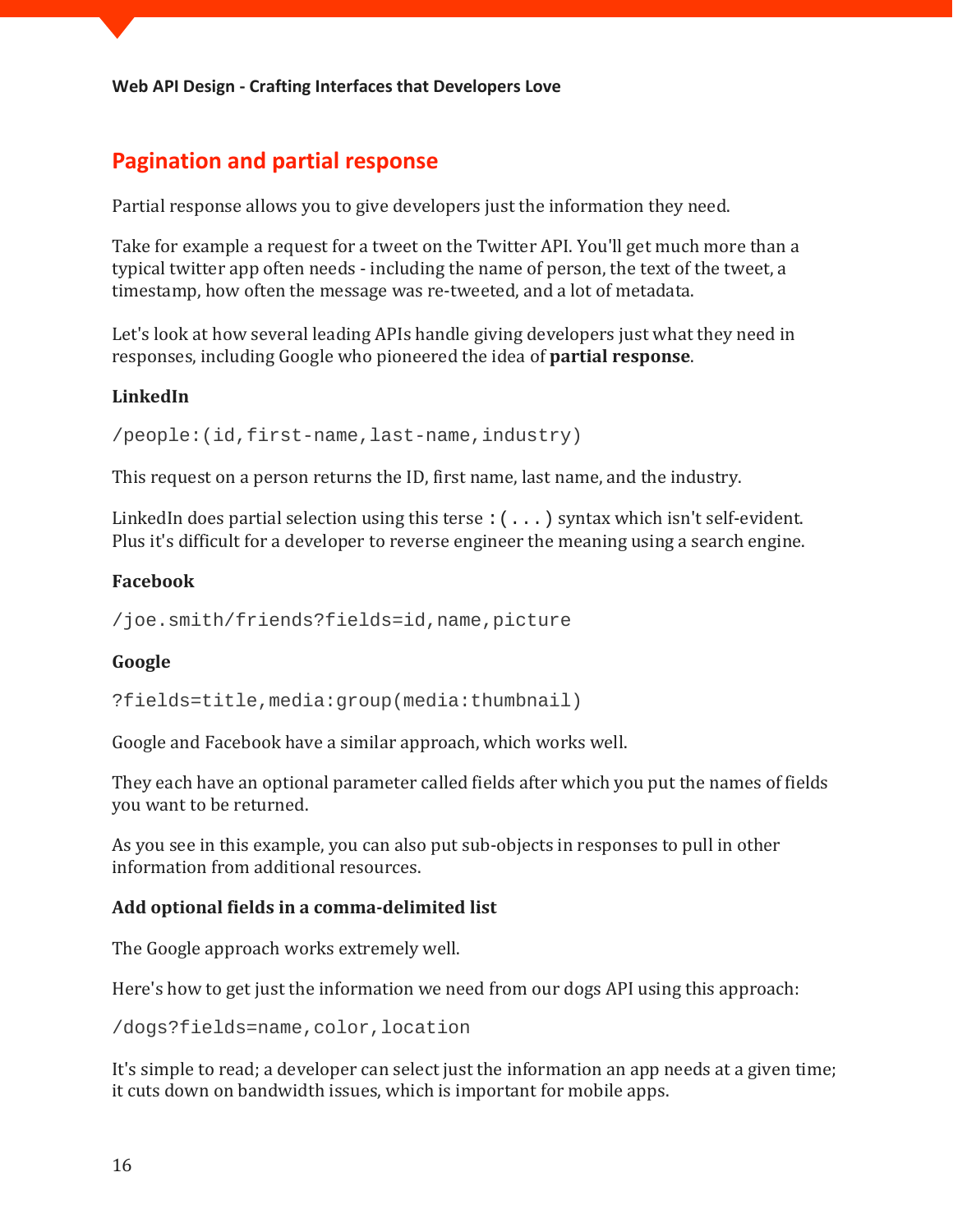The partial selection syntax can also be used to include associated resources cutting down on the number of requests needed to get the required information.

#### **Make it easy for developers to paginate objects in a database**

It's almost always a bad idea to return every resource in a database.

Let's look at how Facebook, Twitter, and LinkedIn handle pagination. Facebook uses **offset** and **limit**. Twitter uses page and **rpp** (records per page). LinkedIn uses **start** and **count**

Semantically, Facebook and LinkedIn do the same thing. That is, the LinkedIn start & count is used in the same way as the Facebook offset & limit.

To get records 50 through 75 from each system, you would use:

- Facebook **offset 50** and **limit 25**
- Twitter **page 3** and **rpp 25** (records per page)
- LinkedIn **start 50** and **count 25**

#### **Use limit and offset**

We recommend limit and offset. It is more common, well understood in leading databases, and easy for developers.

/dogs?limit=25&offset=50

#### **Metadata**

We also suggest including metadata with each response that is paginated that indicated to the developer the total number of records available.

#### **What about defaults?**

My loose rule of thumb for default pagination is **limit=10** with **offset=0.** (limit=10&offset=0)

The pagination defaults are of course dependent on your data size. If your resources are large, you probably want to limit it to fewer than 10; if resources are small, it can make sense to choose a larger limit.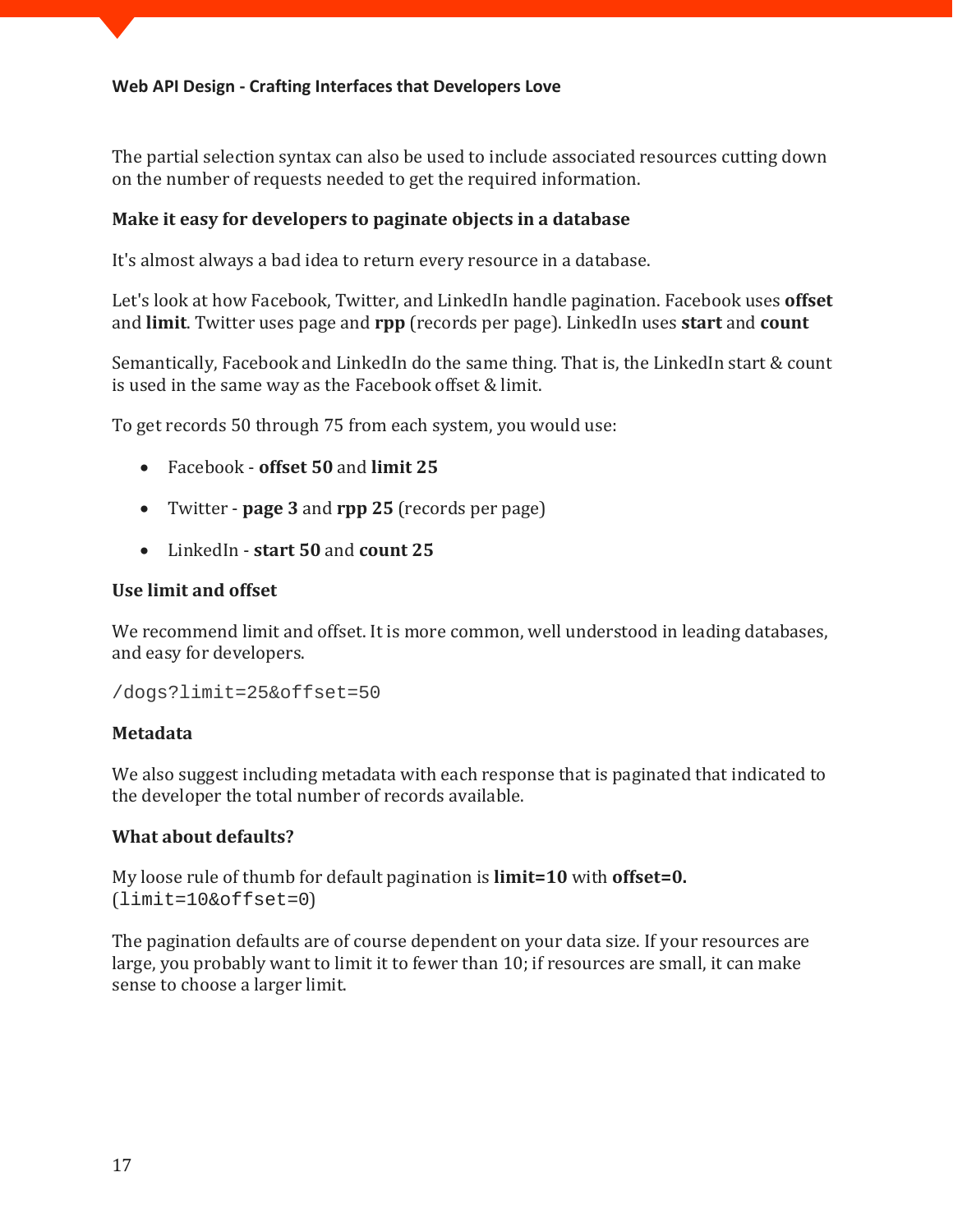In summary:

Support **partial response** by adding optional fields in a **comma delimited list.**

Use **limit and offset** to make it easy for developers to paginate objects.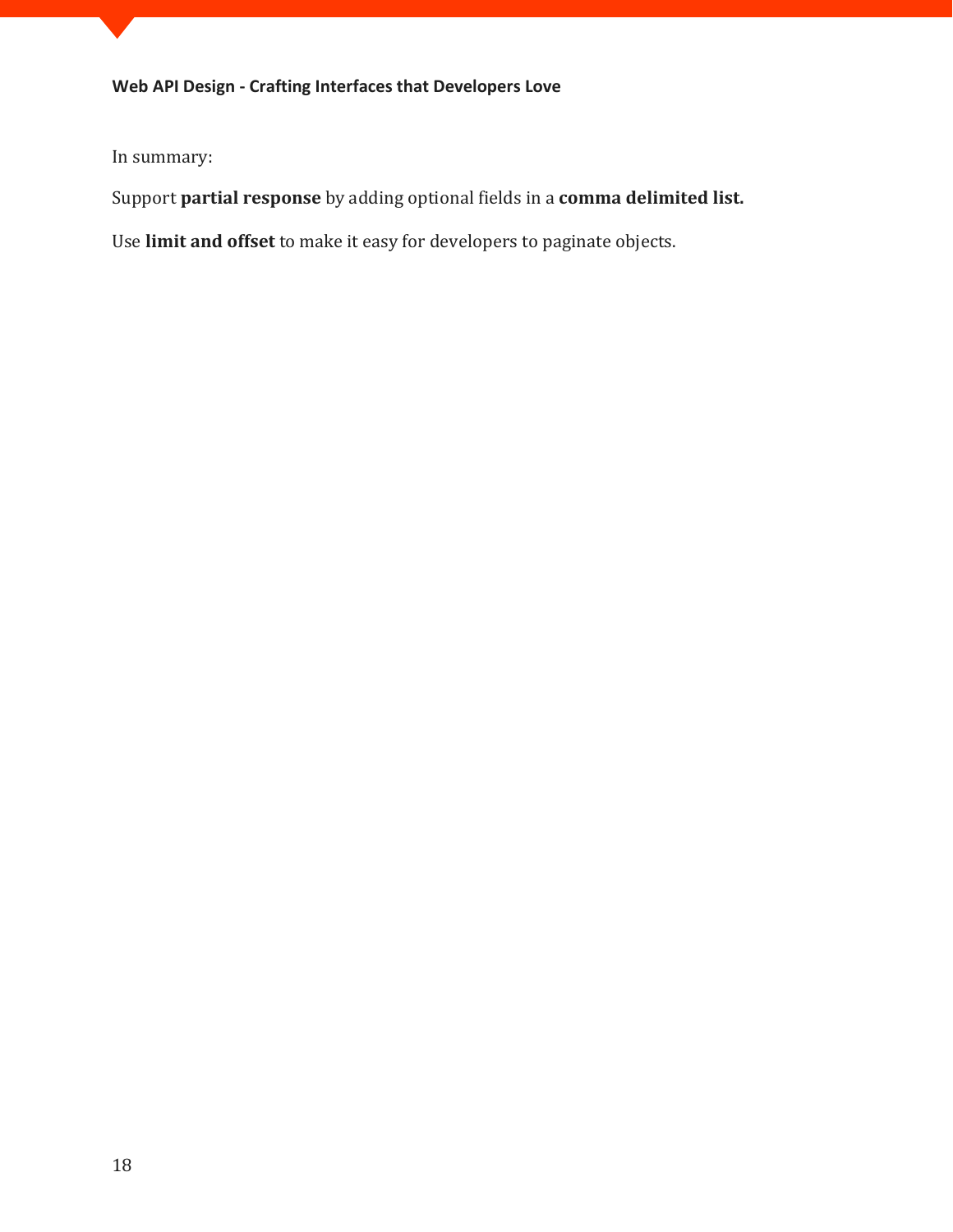## **What about responses that don't involve resources?**

API calls that send a response that's not a resource *per se* are not uncommon depending on the domain. We've seen it in financial services, Telco, and the automotive domain to some extent.

Actions like the following are your clue that you might not be dealing with a "resource" response.

Calculate **Translate** Convert

For example, you want to make a simple algorithmic calculation like how much tax someone should pay, or do a natural language translation (one language in request; another in response), or convert one currency to another. None involve resources returned from a database.

In these cases:

#### **Use verbs not nouns**

For example, an API to convert 100 euros to Chinese Yen:

/convert?from=EUR&to=CNY&amount=100

#### **Make it clear in your API documentation that these "non-resource" scenarios are different.**

Simply separate out a section of documentation that makes it clear that you use verbs in cases like this – where some action is taken to generate or calculate the response, rather than returning a resource directly.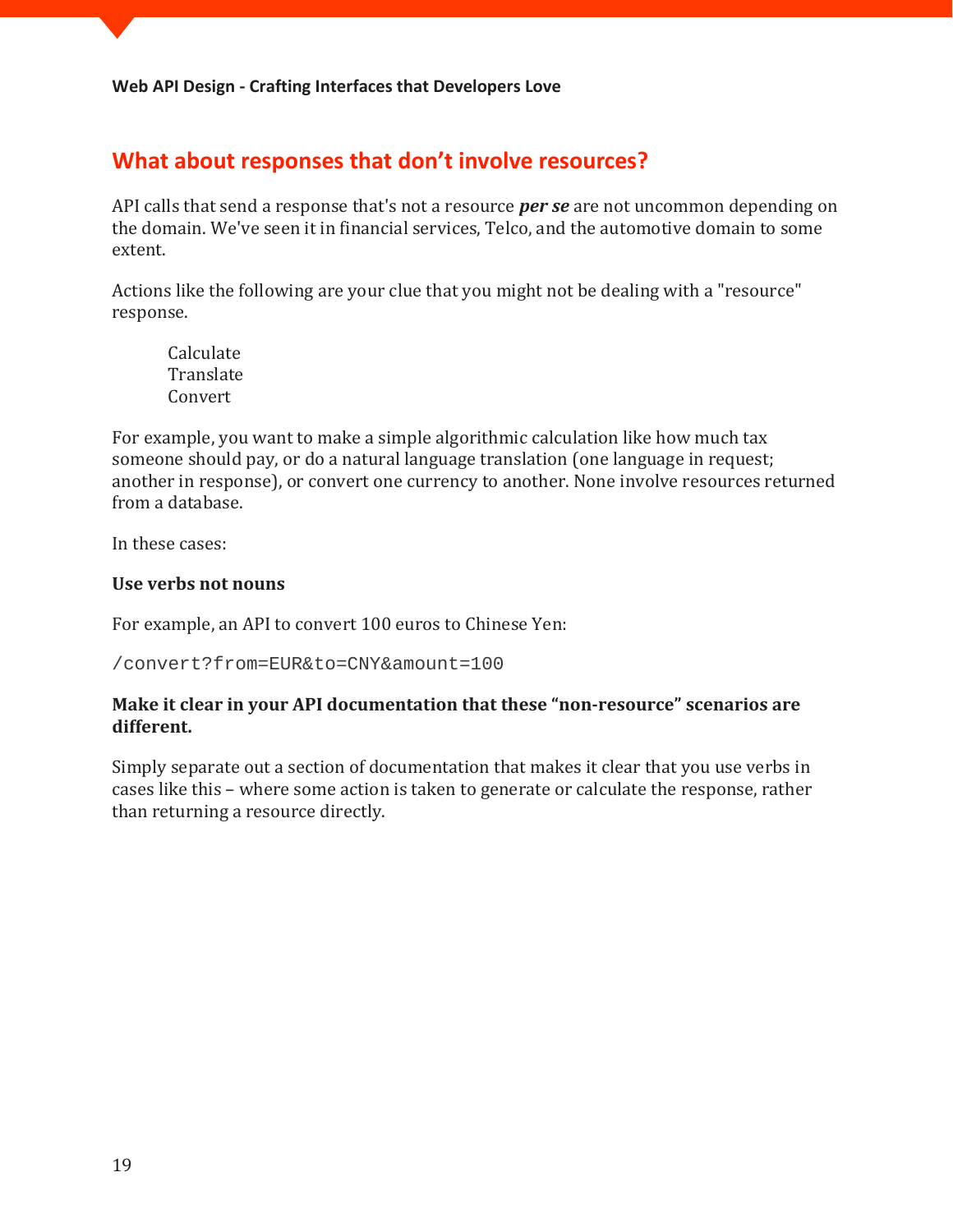## **Supporting multiple formats**

We recommend that you support more than one format - that you push things out in one format and accept as many formats as necessary. You can usually automate the mapping from format to format.

Here's what the syntax looks like for a few key APIs.

#### **Google Data**

?alt=json

#### **Foursquare**

/venue.json

#### **Digg\***

```
Accept: application/json
?type=json
```
\* The type argument, if present, overrides the Accept header.

Digg allows you to specify in two ways: in a pure RESTful way in the Accept header or in the type parameter in the URL. This can be confusing - at the very least you need to document what to do if there are conflicts.

We recommend the Foursquare approach.

To get the JSON format from a collection or specific element:

dogs.json

/dogs/1234.json

Developers and even casual users of any file system are familiar to this dot notation. It also requires just one additional character (the period) to get the point across.

#### **What about default formats?**

In my opinion, JSON is winning out as the default format. JSON is the closest thing we have to universal language. Even if the back end is built in Ruby on Rails, PHP, Java, Python etc., most projects probably touch JavaScript for the front-end. It also has the advantage of being terse - less verbose than XML.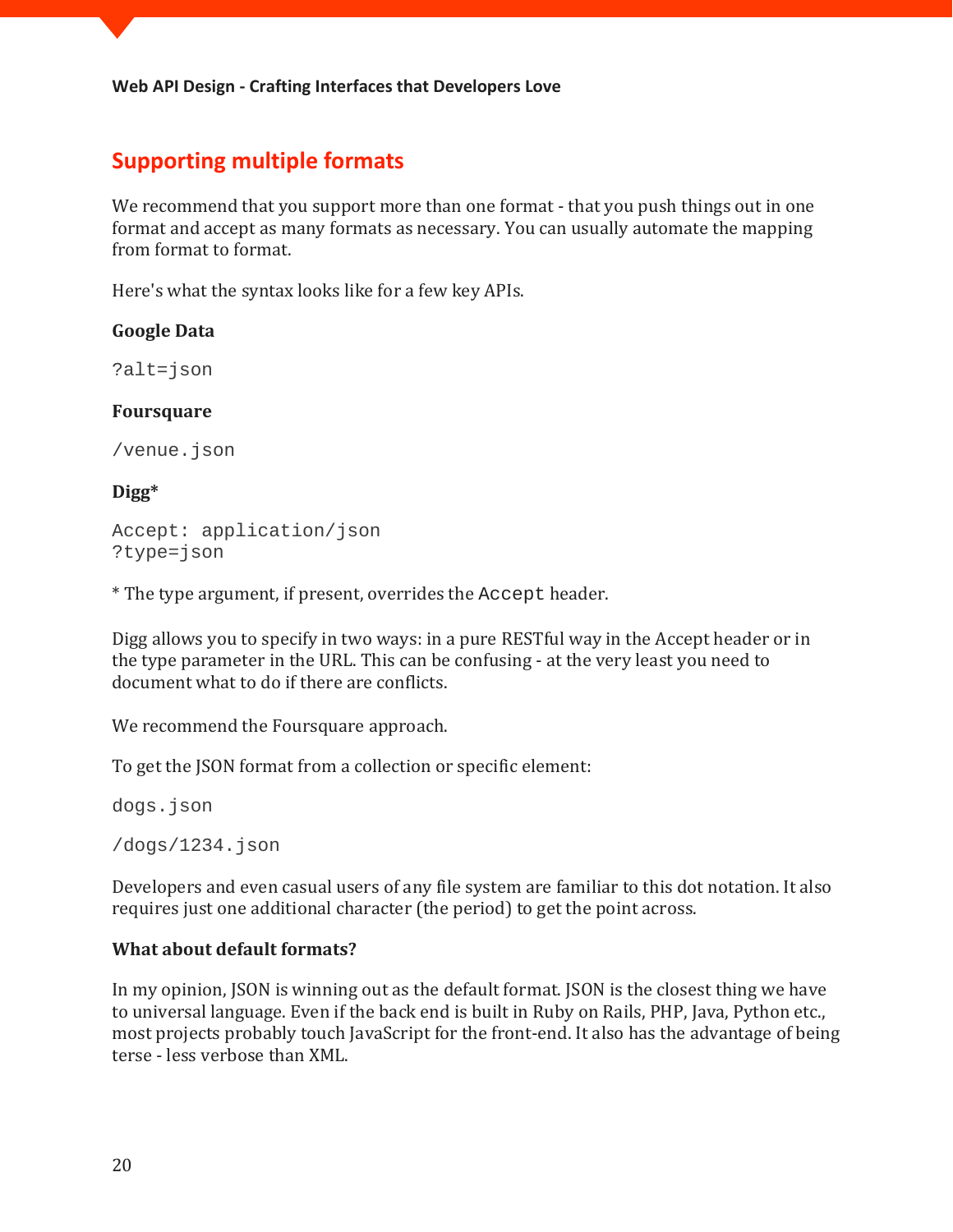## **What about attribute names?**

In the previous section, we talked about formats - [supporting multiple formats](http://blog.apigee.com/detail/restful_api_design_support_multiple_formats/) and working with JSON as the default.

This time, let's talk about what happens when a response comes back.

#### **You have an object with data attributes on it. How should you name the attributes?**

Here are API responses from a few leading APIs:

**Twitter** "created\_at": "Thu Nov 03 05:19;38 +0000 2011"

**Bing** "DateTime": "2011-10-29T09:35:00Z"

**Foursquare**

"createdAt": 1320296464

They each use a different code convention. Although the Twitter approach is familiar to me as a Ruby on Rails developer, we think that Foursquare has the best approach.

How does the API response get back in the code? You parse the response (JSON parser); what comes back populates the Object. It looks like this

var myObject = JSON.parse(response);

If you chose the Twitter or Bing approach, your code looks like this. Its not JavaScript convention and looks weird - looks like the name of another object or class in the system, which is not correct.

timing =  $myObject.create$ timing - myObject.DateTime;

#### **Recommendations**

- Use JSON as default
- Follow JavaScript conventions for naming attributes
	- Use medial capitalization (aka CamelCase)
	- Use uppercase or lowercase depending on type of object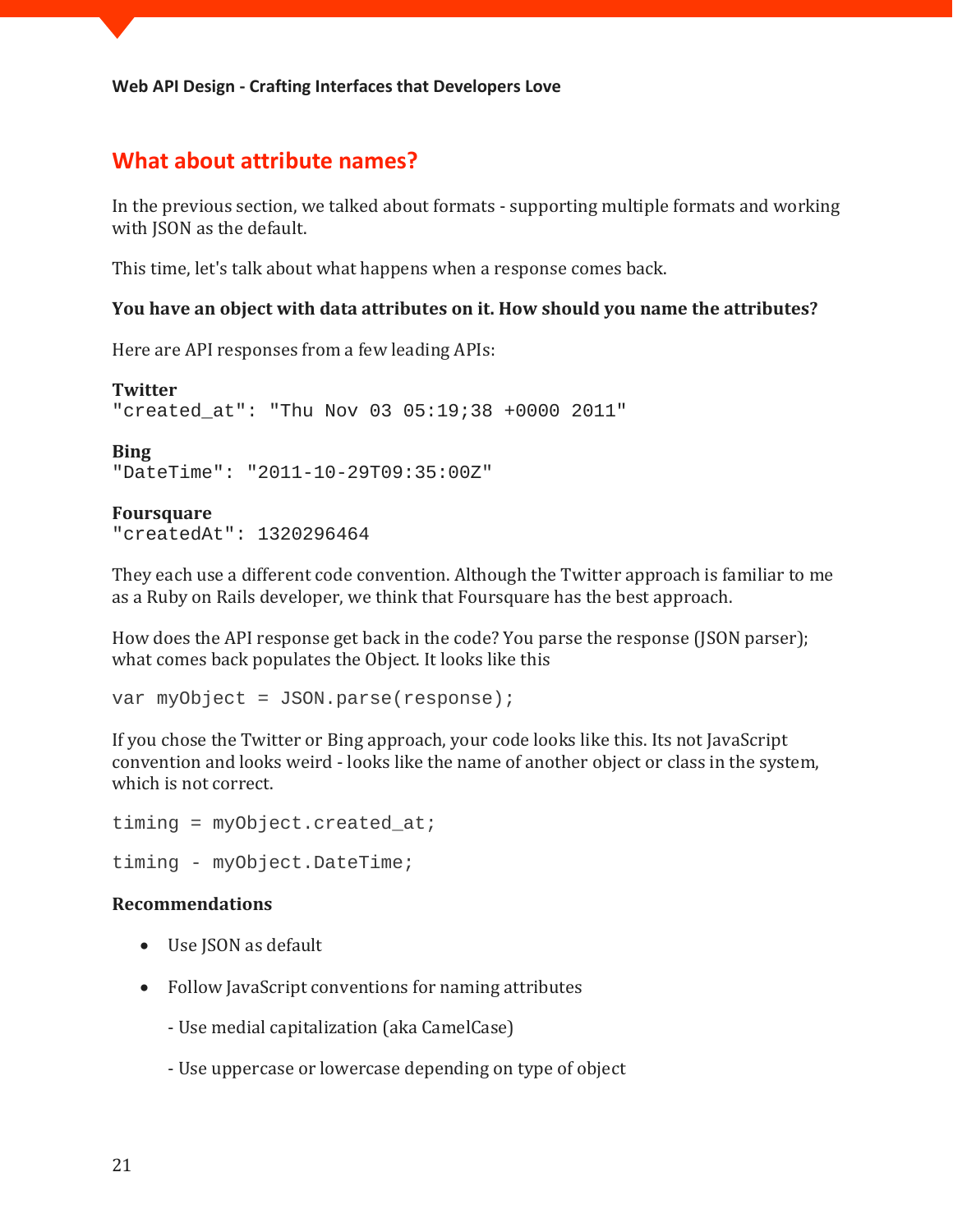This results in code that looks like the following, allowing the JavaScript developer to write it in a way that makes sense for JavaScript.

```
"createdAt": 1320296464
timing = myObject.createdAt;
```
## **Tips for search**

While a simple search could be modeled as a resourceful API (for example, dogs/?q=red), a more complex search across multiple resources requires a different design.

This will sound familiar if you've read the topic about using verbs not nouns when results don't return a resource from the database - rather the result is some action or calculation.

If you want to do a global search across resources, we suggest you follow the Google model:

#### **Global search**

/search?q=fluffy+fur

Here, search is the verb; **?q** represents the query.

#### **Scoped search**

To add scope to your search, you can prepend with the scope of the search. For example, search in dogs owned by resource ID 5678

/owners/5678/dogs?q=fluffy+fur

Notice that we've dropped the explicit search in the URL and rely on the parameter 'q' to indicate the scoped query. (Big thanks to the contributors on the [API Craft](https://groups.google.com/forum/?fromgroups#!topic/api-craft/hXYPmlgFTQQ) Google group for helping refine this approach.)

#### **Formatted results**

For search or for any of the action oriented (non-resource) responses, you can prepend with the format as follows:

/search.xml?q=fluffy+fur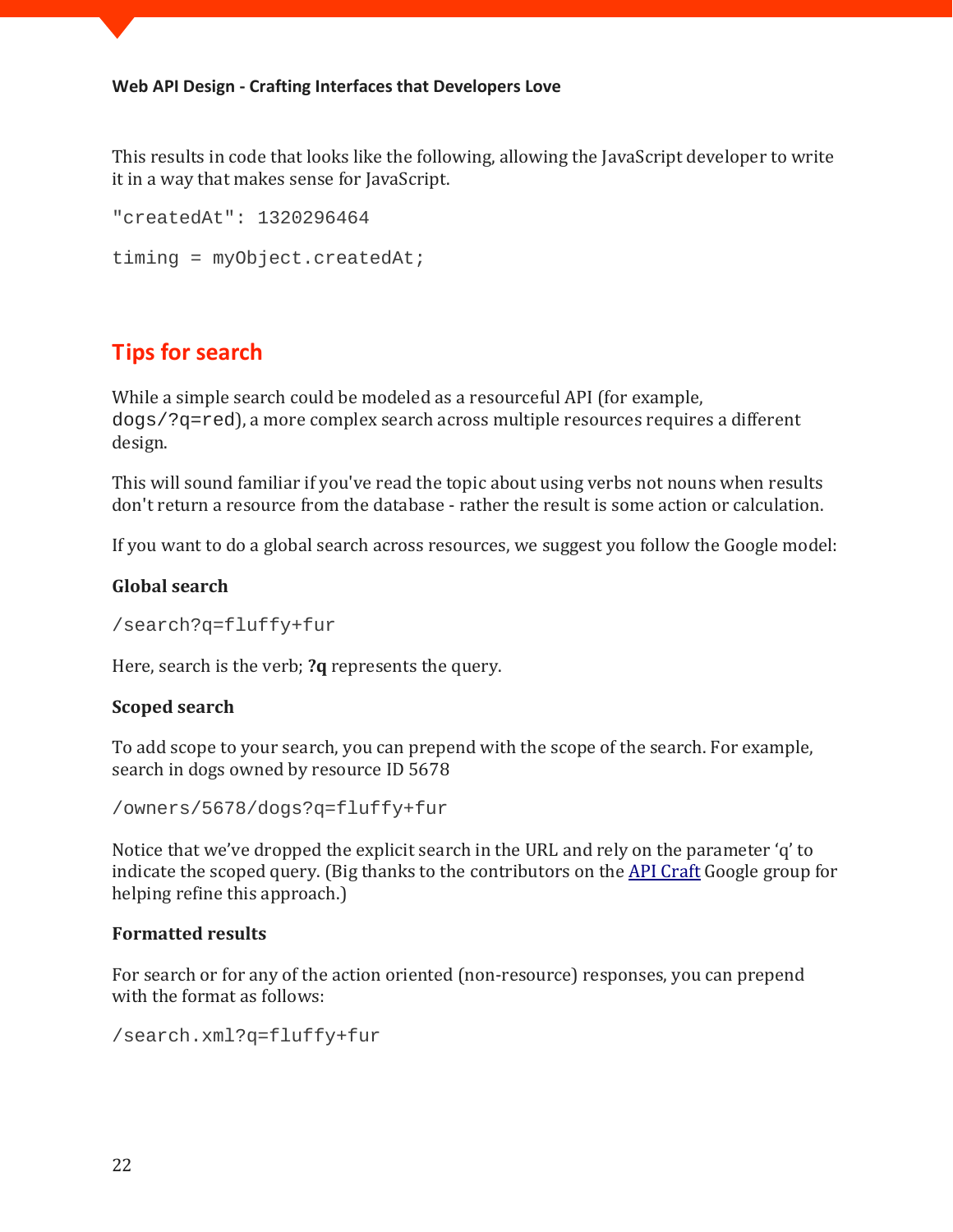## **Consolidate API requests in one subdomain**

We've talked about things that come after the top-level domain. This time, let's explore stuff on the other side of the URL.

Here's how Facebook, Foursquare, and Twitter handle this:

Facebook provides two APIs. They started with [api.facebook.com,](http://api.facebook.com/) then modified it to orient around the social graph [graph.facebook.com.](http://graph.facebook.com/)

[graph.facebook.com](http://api.facebook.com/) [api.facebook.com](http://api.facebook.com/)

Foursquare has one API.

[api.foursquare.com](http://api.foursquare.com/)

Twitter has three APIs; two of them focused on search and streaming[.](http://search.twitter.com/)

[stream.twitter.com](http://search.twitter.com/) [api.twitter.com](http://search.twitter.com/) [search.twitter.com](http://search.twitter.com/)

It's easy to understand how Facebook and Twitter ended up with more than one API. It has a lot to do with timing and acquisition, and it's easy to reconfigure a CName entry in your DNS to point requests to different clusters.

But if we're making design decisions about what's in the best interest of app developer, we recommend following Foursquare's lead:

#### **Consolidate all API requests under one API subdomain.**

It's cleaner, easier and more intuitive for developers who you want to build cool apps using your API.

Facebook, Foursquare, and Twitter also all have dedicated developer portals.

[developers.facebook.com](http://developers.facebook.com/) [developers.foursquare.com](http://developers.foursquare.com/) [dev.twitter.com](http://dev.twitter.com/)

How to organize all of this?

Your API gateway should be the top-level domain. For example, [api.teachdogrest.com](http://api.teachdogrest.com/)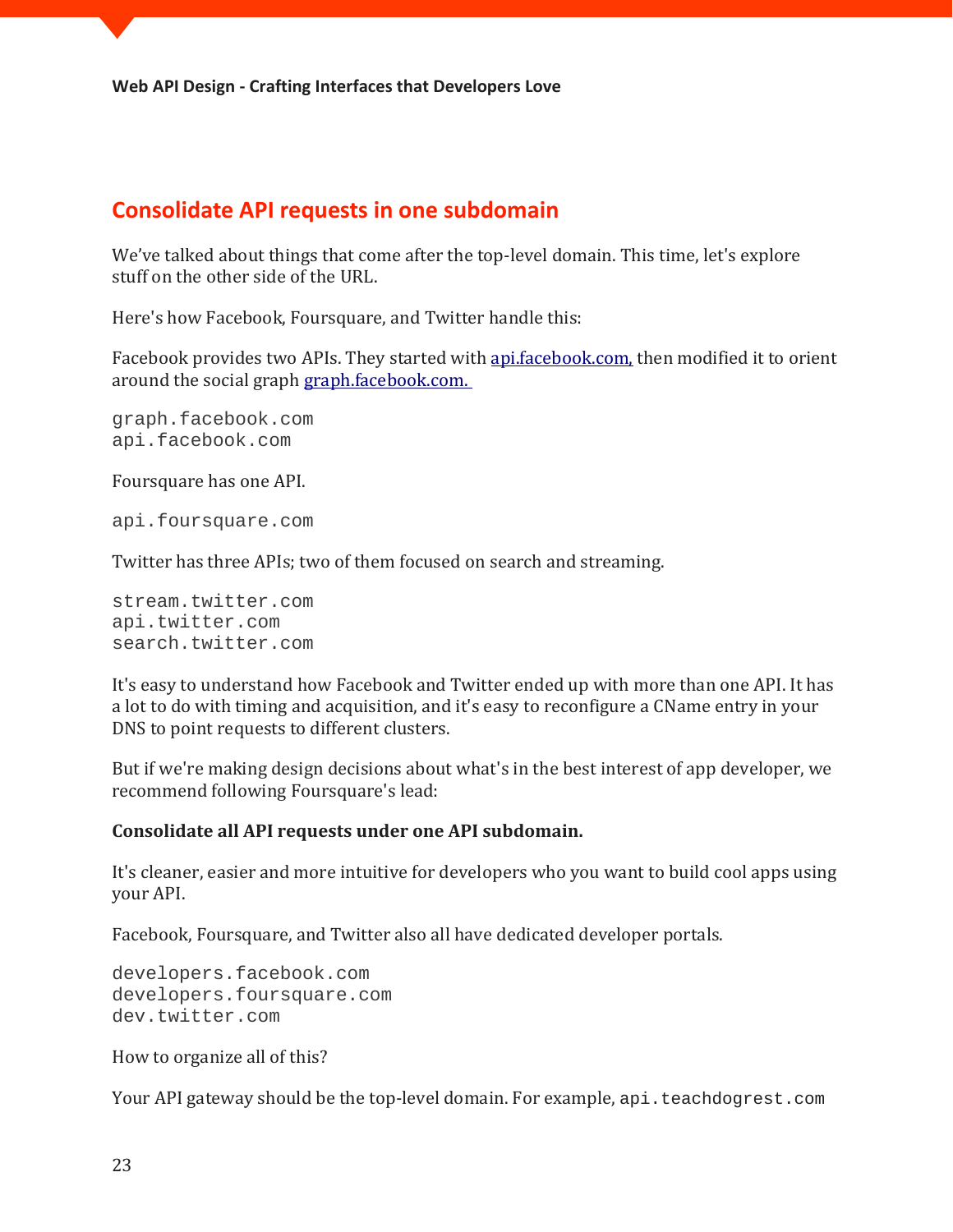In keeping with the spirit of REST, your developer portal should follow this pattern: developers.yourtopleveldomain. For example,

[developers.teachdogrest.com](http://developers.teachdogrest.com/)

#### **Do Web redirects**

Then optionally, if you can sense from requests coming in from the browser where the developer really needs to go, you can redirect.

Say a developer types  $api$ . teachdogrest.com in the browser but there's no other information for the GET request, you can probably safely redirect to your developer portal and help get the developer where they really need to be.

```
api \rightarrow developers (if from browser)
```
 $dev \rightarrow developers$ 

 $developer \rightarrow developers$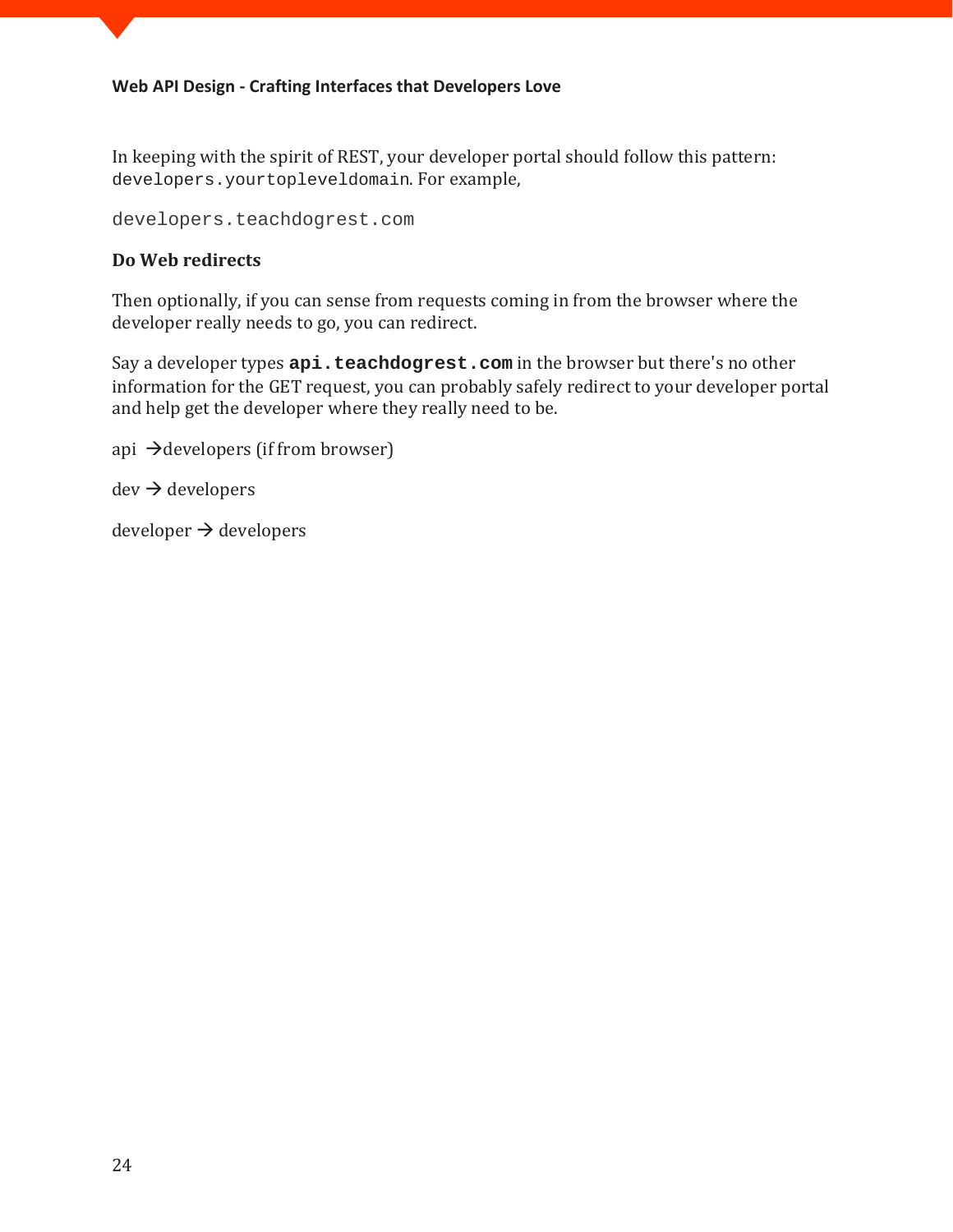## **[Tips for handling exceptional behavior](http://blog.apigee.com/detail/restful_api_design_tips_for_handling_exceptional_behavior/)**

So far, we've dealt with baseline, standard behaviors.

Here we'll explore some of the **exceptions** that can happen - when clients of Web APIs can't handle all the things we've discussed. For example, sometimes clients intercept HTTP error codes, or support limited HTTP methods.

What are ways to handle these situations and work within the limitations of a specific client?

#### **When a client intercepts HTTP error codes**

One common thing in some versions of Adobe Flash - if you send an HTTP response that is anything other than HTTP 200 OK, the Flash container intercepts that response and puts the error code in front of the end user of the app.

Therefore, the app developer doesn't have an opportunity to intercept the error code. App developers need the API to support this in some way.

Twitter does an excellent job of handling this.

They have an optional parameter **suppress\_response\_codes**. If **suppress\_response\_codes** is set to true, the HTTP response is always 200.

```
/public_timelines.json?
suppress_response_codes=true
HTTP status code: 200 {"error":"Could not authenticate you."}
```
Notice that this parameter is a big verbose response code. (They could have used something like **src**, but they opted to be verbose.)

This is important because when you look at the URL, you need to see that the response codes are being suppressed as it has huge implications about how apps are going to respond to it.

#### **Overall recommendations:**

- 1 Use suppress\_response\_codes = true
- 2 The HTTP code is no longer just for the code

The rules from our previous Handling Errors section change. In this context, the HTTP code is no longer just for the code - the program - it's now to be ignored. Client apps are never going to be checking the HTTP status code, as it is always the same.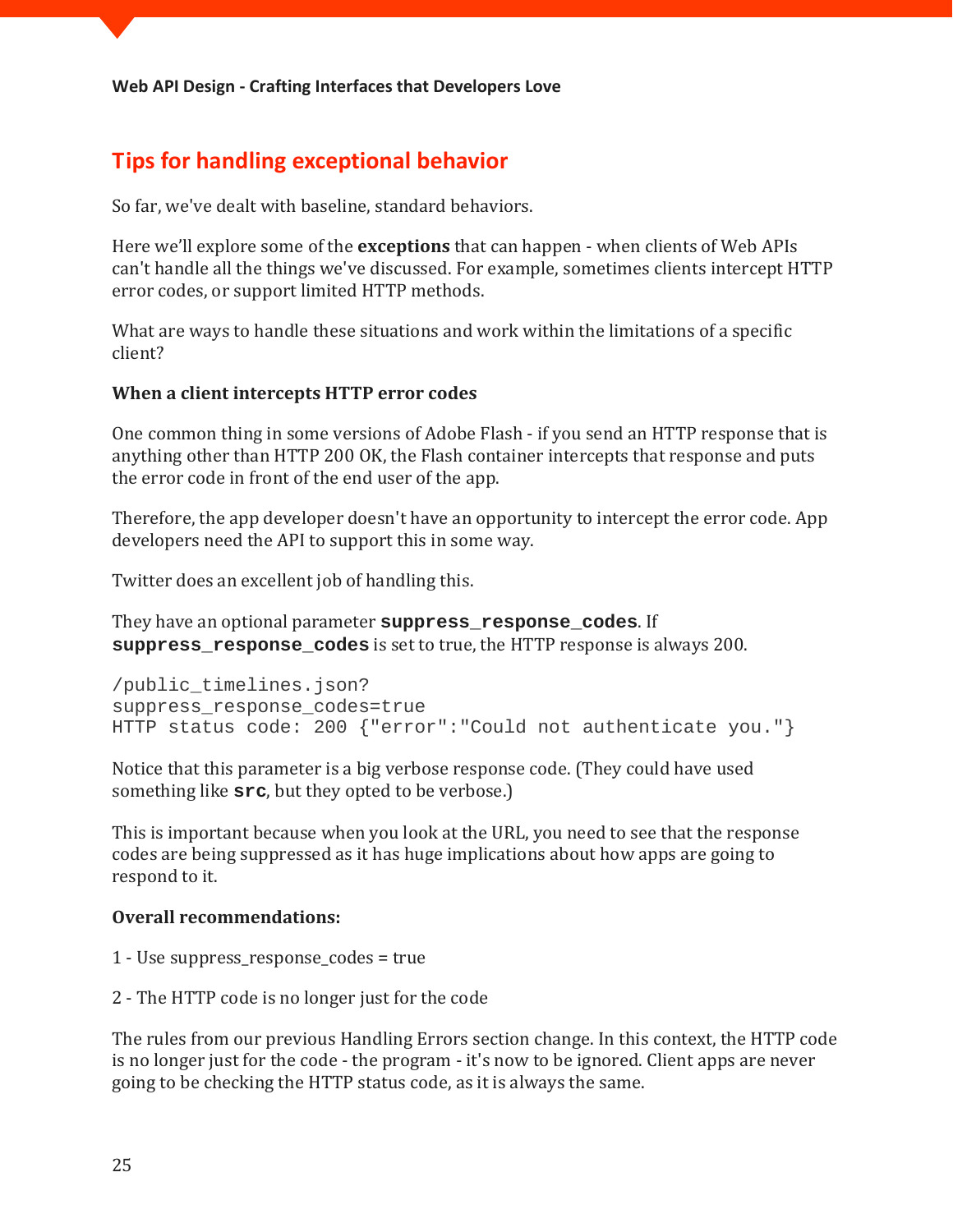3 - Push any response code that we would have put in the HTTP response down into the response message

In my example below, the response code is 401. You can see it in the response message. Also include additional error codes and verbose information in that message.

**Always return OK** /dogs?suppress\_response\_codes = true

**Code for ignoring** 200 - OK

#### **Message for people & code**

```
{response_code" : 401, "message" : "Verbose, plain language 
description of the problem with hints about how to fix it."
"more_info" : "http://dev.tecachdogrest.com/errors/12345", 
"code" : 12345}
```
#### **When a client supports limited HTTP methods**

It is common to see support for GET and POST and not PUT and DELETE.

To maintain the integrity of the four HTTP methods, we suggest you use the following methodology commonly used by Ruby on Rails developers:

#### **Make the method an optional parameter in the URL.**

Then the HTTP verb is always a GET but the developer can express rich HTTP verbs and still maintain a RESTful clean API.

**Create** /dogs?method=post

**Read** /dogs

**Update** /dogs/1234?method=put&location=park

**Delete** /dogs/1234?method=delete

**WARNING:** *It can be dangerous to provide post or delete capabilities using a GET method because if the URL is in a Web page then a Web crawler like the Googlebot can create or destroy lots of content inadvertently. Be sure you understand the implications of supporting this approach for your applications' context.*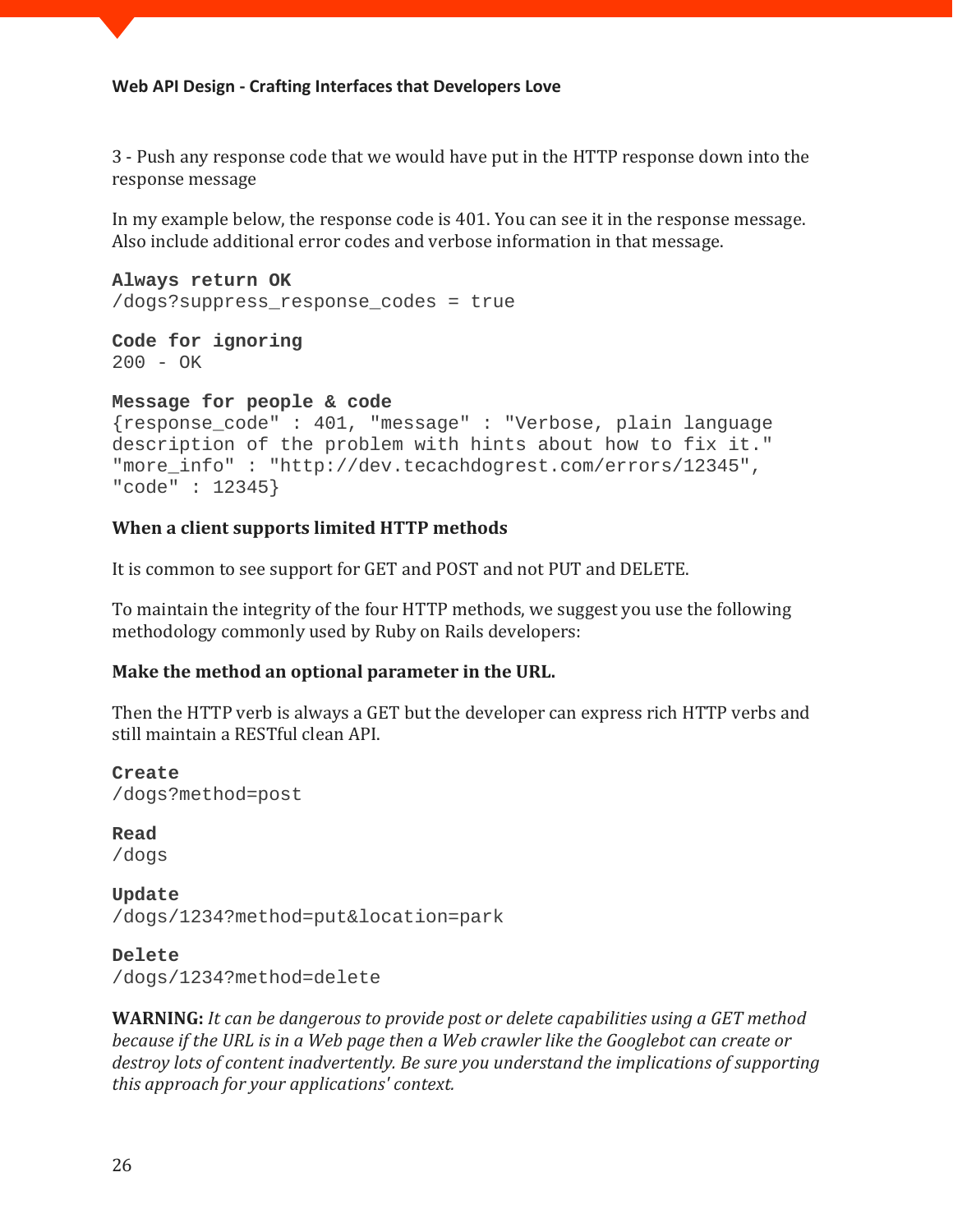## **[Authentication](http://blog.apigee.com/detail/restful_api_design_authentication/)**

There are many schools of thought. My colleagues at Apigee and I don't always agree on how to handle authentication - but overall here's my take.

Let's look at these three top services. See how each of these services handles things differently:

**PayPal** Permissions Service API

**Facebook** OAuth 2.0

**Twitter** OAuth 1.0a

Note that PayPal's proprietary three-legged permissions API was in place long before OAuth was conceived.

What should you do?

Use the latest and greatest OAuth - OAuth 2.0 (as of this writing). It means that Web or mobile apps that expose APIs don't have to share passwords. It allows the API provider to revoke tokens for an individual user, for an entire app, without requiring the user to change their original password. This is critical if a mobile device is compromised or if a rogue app is discovered.

Above all, OAuth 2.0 will mean improved security and better end-user and consumer experiences with Web and mobile apps.

Don't do something \*like\* OAuth, but different. It will be frustrating for app developers if they can't use an OAuth library in their language because of your variation.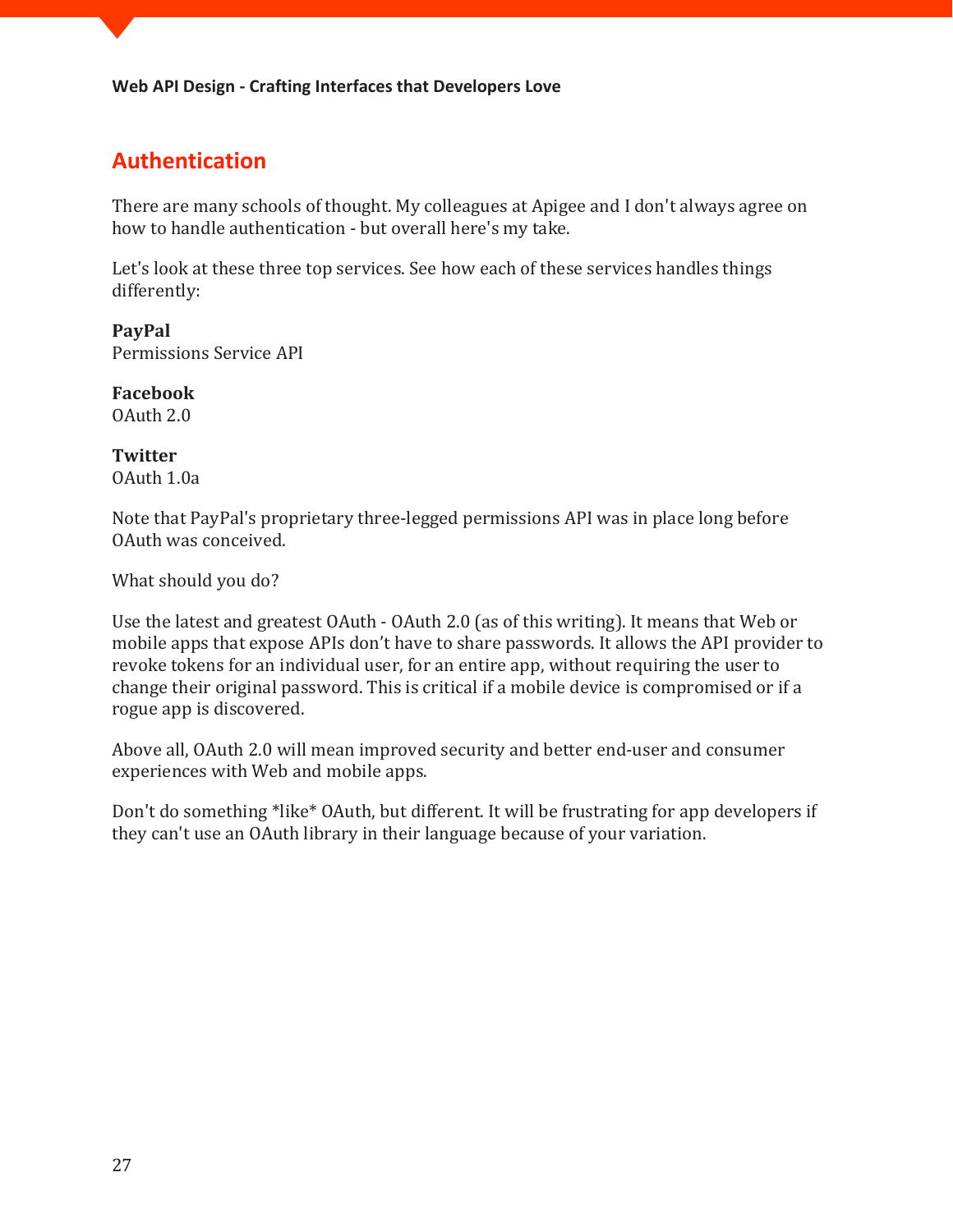## **[Making requests on your API](http://blog.apigee.com/detail/restful_api_design_making_requests/)**

Lets take a look at what some API requests and responses look like for our dogs API.

## **Create a brown dog named Al**

```
POST /dogs
name=Al&furColor=brown
```
#### **Response**

```
200 OK
```

```
{
"dog":{
"id": "1234",
"name": "Al",
"furColor": "brown"
}
\left\{ \right\}
```
#### **Rename Al to Rover - Update**

```
PUT /dogs/1234
name=Rover
```
#### **Response**

200 OK

```
{
"dog":{
"id":"1234",
"name": "Rover",
"furColor": "brown"
```
}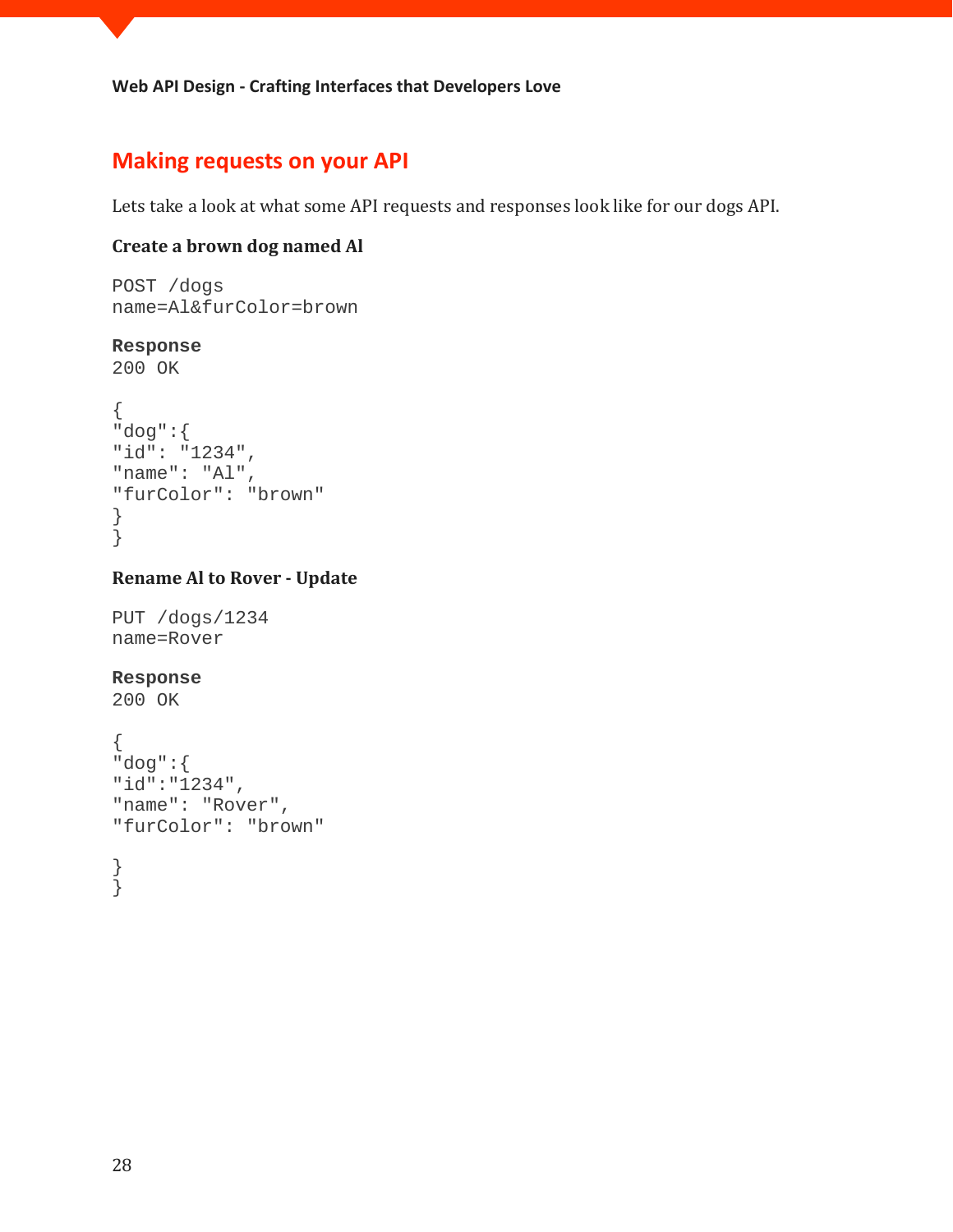## **Tell me about a particular dog**

GET /dogs/1234

#### **Response**

```
200 OK
```

```
{
"dog":{
"id":"1234",
"name": "Rover",
"furColor": "brown"
}
}
```
#### **Tell me about all the dogs**

GET /dogs

#### **Response**

```
200 OK
```

```
{
"dogs":
[{"dog":{
"id":"1233",
"name": "Fido",
"furColor": "white"}},
{"dog":{
"id":"1234",
"name": "Rover",
"furColor": "brown"}}]
"_metadata":
[{"totalCount":327,"limit":25,"offset":100}]
}
```
#### **Delete Rover :-(**

DELETE /dogs/1234

#### **Response**

200 OK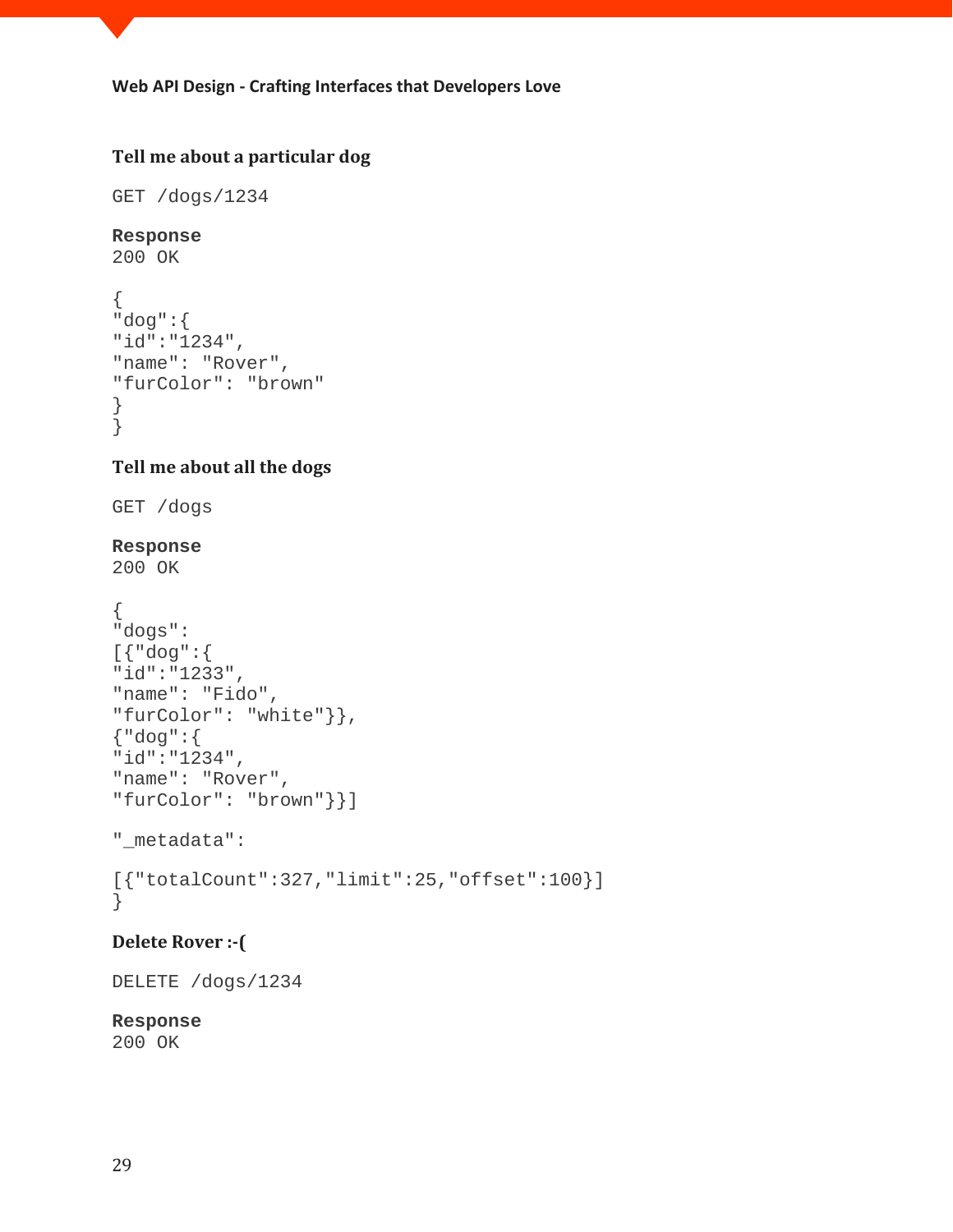## **Chatty APIs**

Let's think about how app developers use that API you're designing and dealing with chatty APIs.

#### **Imagine how developers will use your API**

When designing your API and resources, try to imagine how developers will use it to say construct a user interface, an iPhone app, or many other apps.

Some API designs become very chatty - meaning just to build a simple UI or app, you have dozens or hundreds of API calls back to the server.

The API team can sometimes decide not to deal with creating a nice, resource-oriented RESTful API, and just fall back to a mode where they create the 3 or 4 Java-style getter and setter methods they know they need to power a particular user interface.

We don't recommend this. You can design a RESTful API and still mitigate the chattiness.

#### **Be complete and RESTful and provide shortcuts**

First design your API and its resources according to [pragmatic RESTful design principles](http://blog.apigee.com/taglist/restful) and then provide shortcuts.

What kind of shortcut? Say you know that 80% of all your apps are going to need some sort of composite response, then build the kind of request that gives them what they need.

Just don't do the latter instead of the former. First design using good pragmatic RESTful principles!

#### **Take advantage of the partial response syntax**

The partial response syntax discussed in a previous section can help.

To avoid creating one-off base URLs, you can use the partial response syntax to drill down to dependent and associated resources.

In the case of our dogs API, the dogs have association with owners, who in turn have associations with veterinarians, and so on. Keep nesting the partial response syntax using dot notation to get back just the information you need.

/owners/5678?fields=name,dogs.name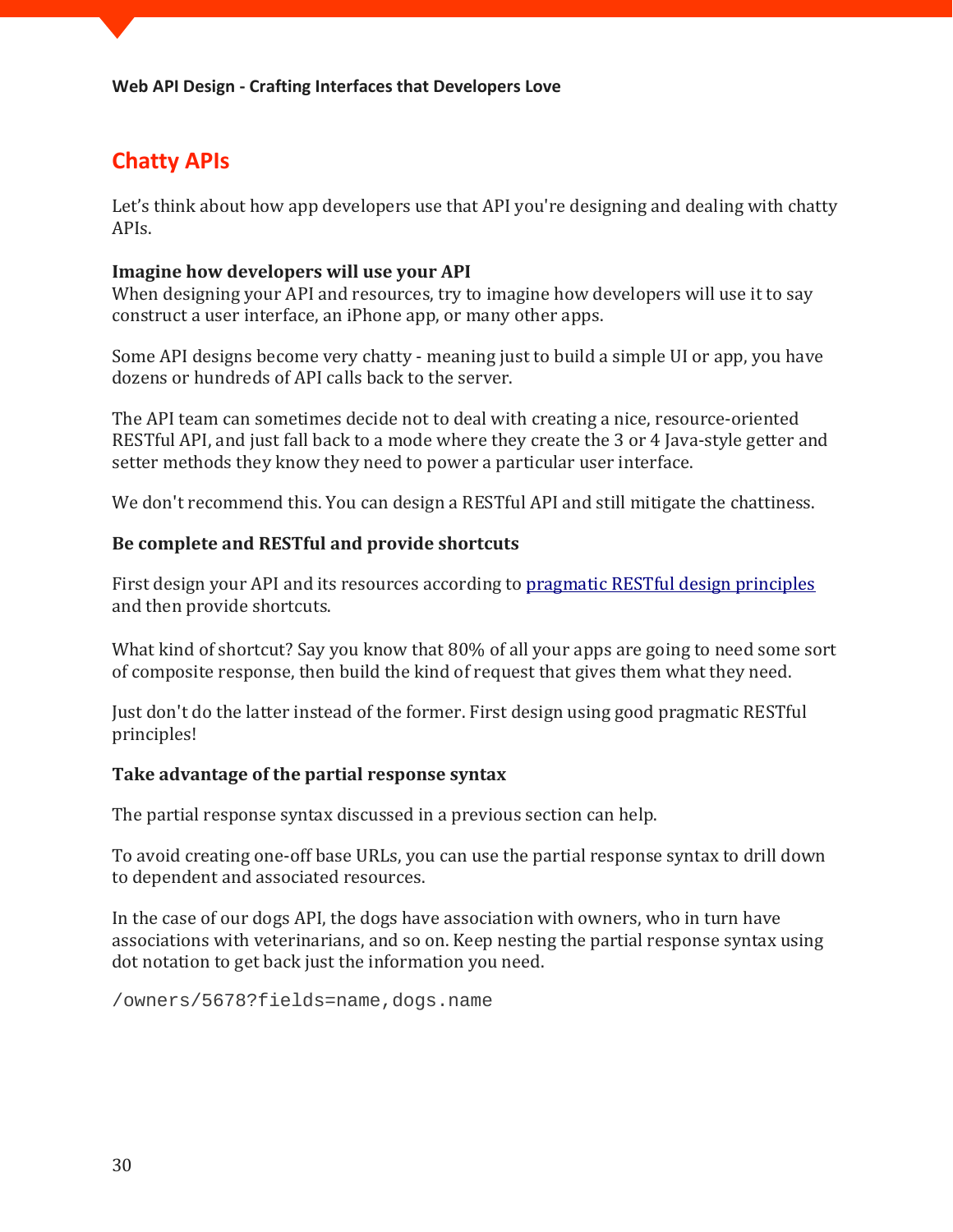## **Complement with an SDK**

It's a common question for API providers - do you need to complement your API with code libraries and software development kits [\(SDKs\)](http://en.wikipedia.org/wiki/Software_development_kit)?

If your API follows good design practices, is self consistent, standards-based, and well documented, developers may be able to get rolling without a client SDK. Well-documented code samples are also a critical resource.

On the other hand, what about the scenario in which building a UI requires a lot of domain knowledge? This can be a challenging problem for developers even when building UI and apps on top of APIs with pretty simple domains – think about the Twitter API with it's primary object of 140 characters of text.

You shouldn't change your API to try to overcome the domain knowledge hurdle. Instead, you can complement your API with code libraries and a software development kit (SDK).

In this way, you don't overburden your API design. Often, a lot of what's needed is on the client side and you can push that burden to an SDK.

The SDK can provide the platform-specific code, which developers use in their apps to invoke API operations - meaning you keep your API clean.

Other reasons you might consider complementing your API with an SDK include the following:

**Speed adoption on a specific platform.** (For example Objective C SDK for iPhone.) Many experienced developers are just starting off with objective C+ so an SDK might be helpful.

**Simplify integration effort required to work with your API** - If key use cases are complex or need to be complemented by standard on-client processing.

**An SDK can help reduce bad or inefficient code** that might slow down service for everyone.

**As a developer resource** - good SDKs are a forcing function to create good source code examples and documentation. Yahoo! and Paypal are good examples:

Yahoo!<http://developer.yahoo.com/social/sdk/>

Paypal [https://cms.paypal.com/us/cgi-bin/?cmd=\\_render](https://cms.paypal.com/us/cgi-bin/?cmd=_render-content&content_ID=developer/library_download_sdks)[content&content\\_ID=developer/library\\_download\\_sdks](https://cms.paypal.com/us/cgi-bin/?cmd=_render-content&content_ID=developer/library_download_sdks)

**To market your API to a specific community** - you upload the SDK to a samples or plugin page on a platform's existing developer community.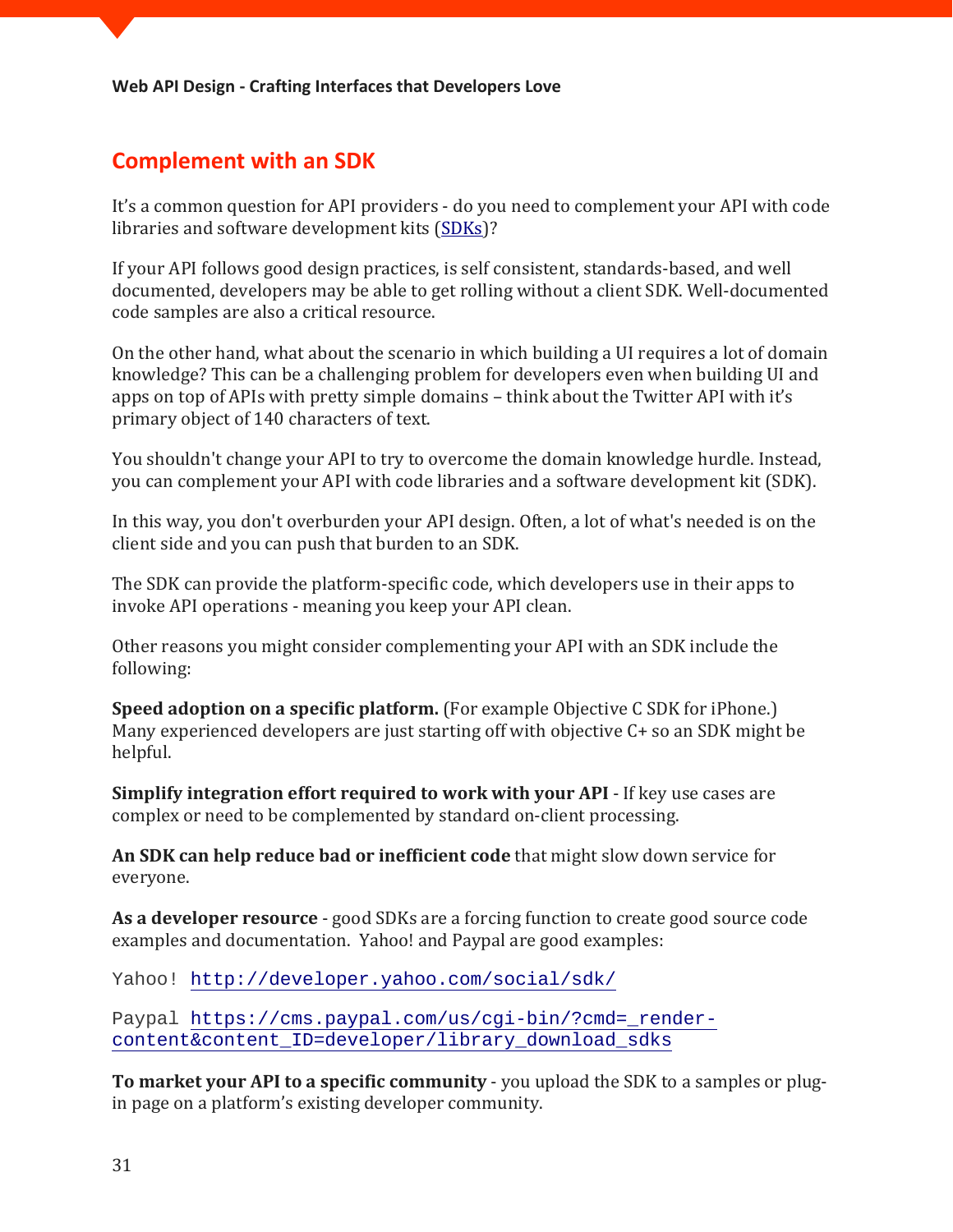## **The API Façade Pattern**

At this point, you may be asking -

*What should we be thinking from an architectural perspective?* 

*How do we follow all these best practice guidelines, expose my internal services and systems in a way that's useful to app developers, and still iterate and maintain my API?*

Back-end systems of record are often too complex to expose directly to application developers. They are stable (have been hardened over time) and dependable (they are running key aspects of you business), but they are often based on legacy technologies and not always easy to expose to Web standards like HTTP. These systems can also have complex interdependencies and they change slowly meaning that they can't move as quickly as the needs of mobile app developers and keep up with changing formats.

In fact, the problem is not creating an API for just one big system but creating an API for an array of complementary systems that all need to be used to make an API valuable to a developer.



It's useful to talk through a few anti-patterns that we've seen. Let's look at why we believe they don't work well.

#### **The Build Up Approach**

In the build-up approach, a developer exposes the core objects of a big system and puts an XML parsing layer on top.

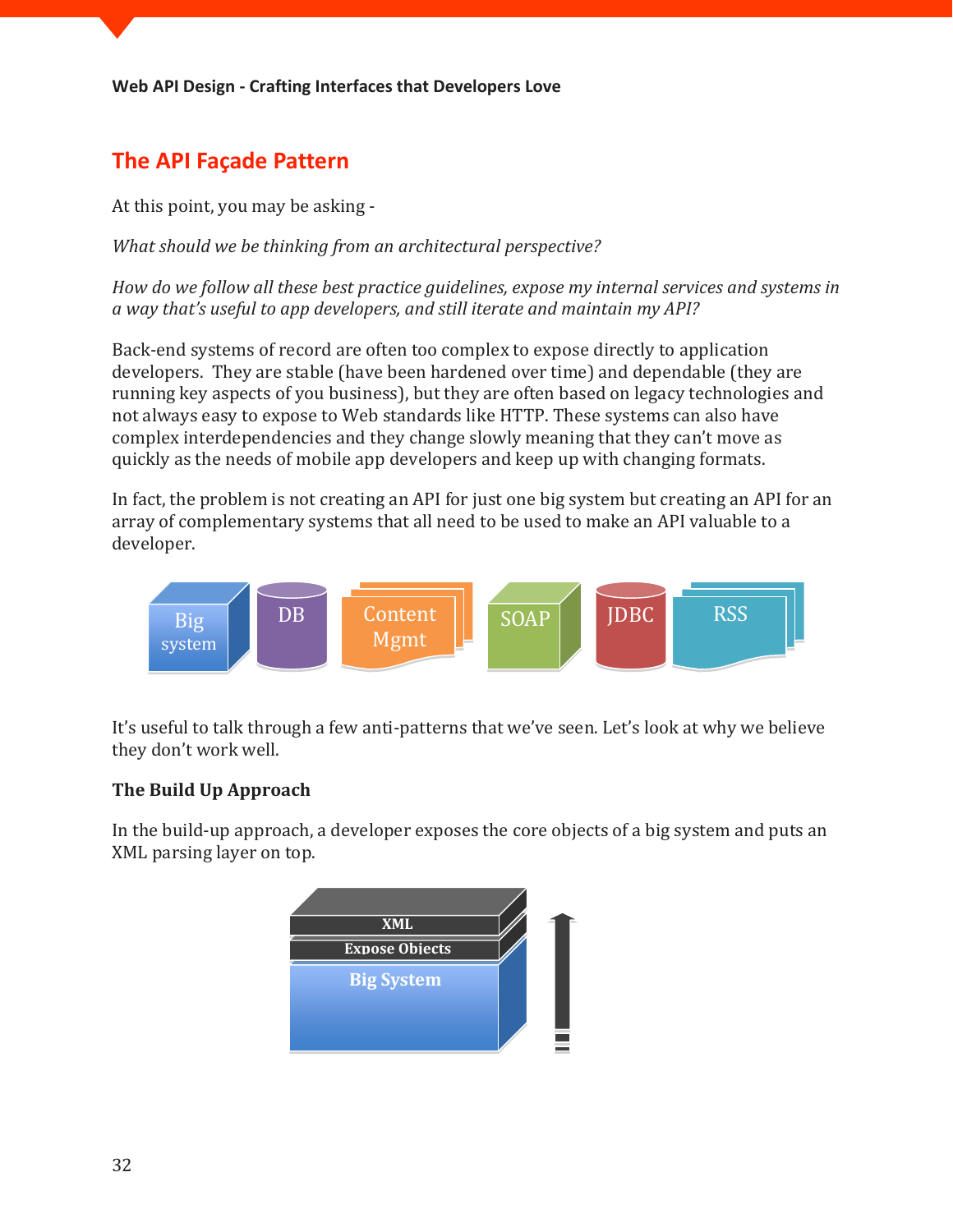This approach has merit in that it can get you to market with version 1 quickly. Also, your API team members (your internal developers) already understand the details of the system.

Unfortunately, those details of an internal system at the object level are fine grained and can be confusing to external developers. You're also exposing details of internal architecture, which is rarely a good idea. This approach can be inflexible because you have 1:1 mapping to how a system works and how it is exposed to API. In short, building up from the systems of record to the API can be overly complicated.

#### **The Standards Committee Approach**

Often the internal systems are owned and managed by different people and departments with different views about how things should work. Designing an API by a standards committee often involves creating a standards document, which defines the schema and URLs and such. All the stakeholders build toward that common goal.



The benefits of this approach include getting to version 1 quickly. You can also create a sense of unification across an organization and a comprehensive strategy, which can be significant accomplishments when you have a large organization with a number of stakeholders and contributors.

A drawback of the standards committee pattern is that it can be slow. Even if you get the document created quickly, getting everybody to implement against it can be slow and can lack adherence. This approach can also lead to a mediocre design as a result of too many compromises.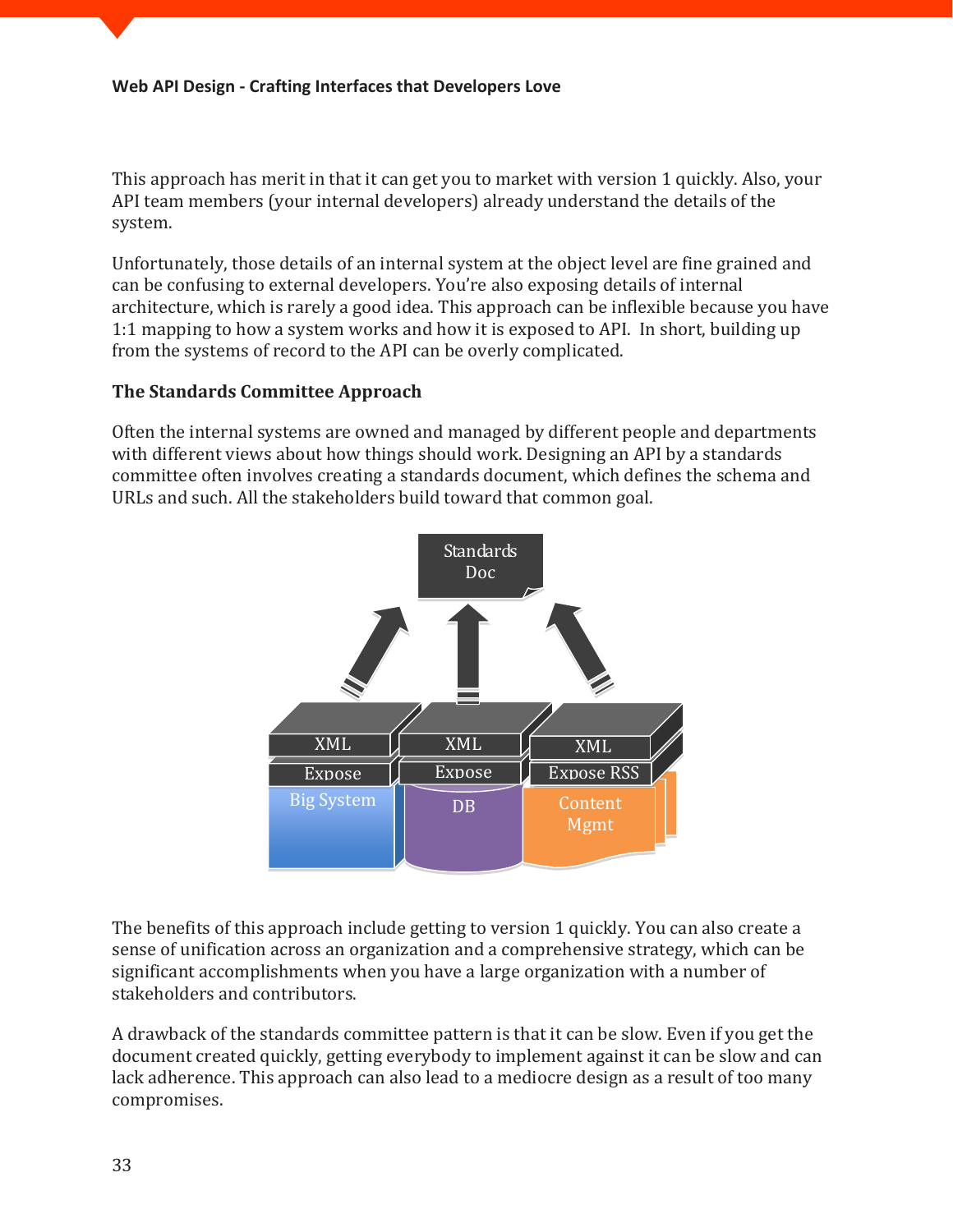#### **The Copy Cat Approach**

We sometimes see this pattern when an organization is late to market – for example, when their close competitor has already delivered a solution. Again, this approach can get you to version 1 quickly and you may have a built-in adoption curve if the app developers who will use your API are already familiar with your competitor's API.



However, you can end up with an undifferentiated product that is considered an inferior offering in the market of APIs. You might have missed exposing your own key value and differentiation by just copying someone else's API design.

#### **Solution – The API façade pattern**

The best solution starts with thinking about the fundamentals of product management. Your product (your API) needs to be credible, relevant, and differentiated. Your product manager is a key member of your API team

Once your product manager has decided what the big picture is like, it's up to the architects.

We recommend you implement an **API façade pattern**. This pattern gives you a buffer or virtual layer between the interface on top and the API implementation on the bottom. You essentially create a façade – a comprehensive view of what the API should be and importantly from the perspective of the app developer and end user of the apps they create.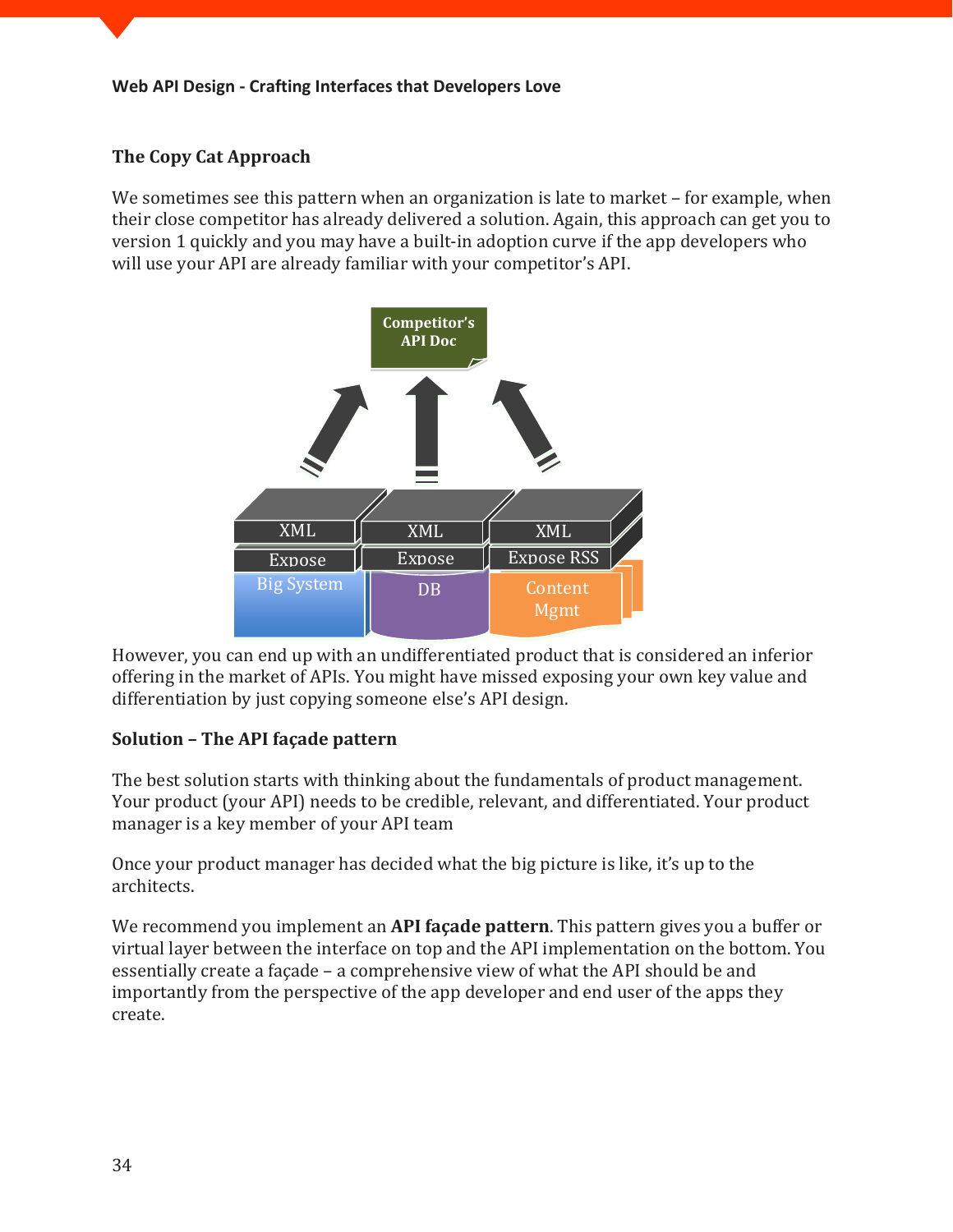

The developer and the app that consume the API are on top. The API façade isolates the developer and the application and the API. Making a clean design in the facade allows you to decompose one really hard problem into a few simpler problems.

*"Use the façade pattern when you want to provide a simple interface to a complex subsystem. Subsystems often get more complex as they evolve." Design Patterns – Elements of Reusable Object-Oriented Software* (Erich Gamma, Richard Helm, Ralph Johnson, John Vlissides)

Implementing an API façade pattern involves three basic steps.

1 - Design the ideal API – design the URLs, request parameters and responses, payloads, headers, query parameters, and so on. The API design should be self-consistent.

2 - Implement the design with data stubs. This allows application developers to use your API and give you feedback even before your API is connected to internal systems.

3 - Mediate or integrate between the façade and the systems.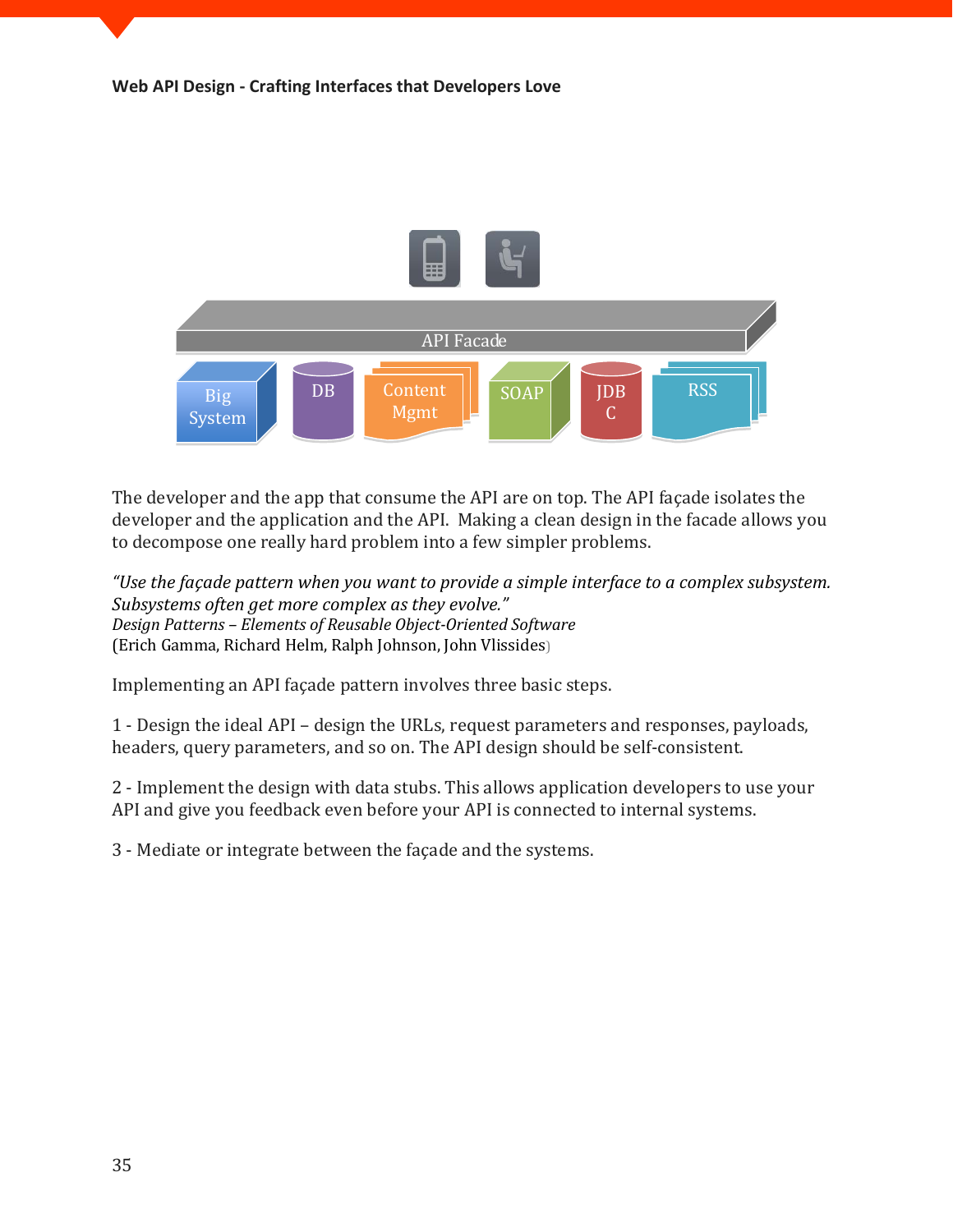

Using the three-step approach you've decomposed one big problem to three smaller problems. If you try to solve the one big problem, you'll be starting in code, and trying to build up from your business logic (systems of record) to a clean API interface. You would be exposing objects or tables or RSS feeds from each silo, mapping each to XML in the right format before exposing to the app. It is a machine–to-machine orientation focused around an app and is difficult to get this right.

Taking the façade pattern approach helps shift the thinking from a silo approach in a number of important ways. First, you can get buy in around each of the three separate steps and have people more clearly understand how you're taking a pragmatic approach to the design. Secondly, the orientation shifts from the app to the app developer. The goal becomes to ensure that the app developer can use your API because the design is selfconsistent and intuitive.

Because of where it is in the architecture, the façade becomes an interesting gateway. You can now have the façade implement the handling of common patterns (for pagination, queries, ordering, sorting, etc.), authentication, authorization, versioning, and so on, uniformly across the API. (This is a big topic and a full discussion is beyond the scope of this article.)

Other benefits for the API team include being more easily able to adapt to different use cases regardless of whether they are internal developer, partner, or open scenarios. The API team will be able to keep pace with the changing needs of developers, including the ever-changing protocols and languages. It is also easier to extend an API by building out more capability from your enterprise or plugging in additional existing systems.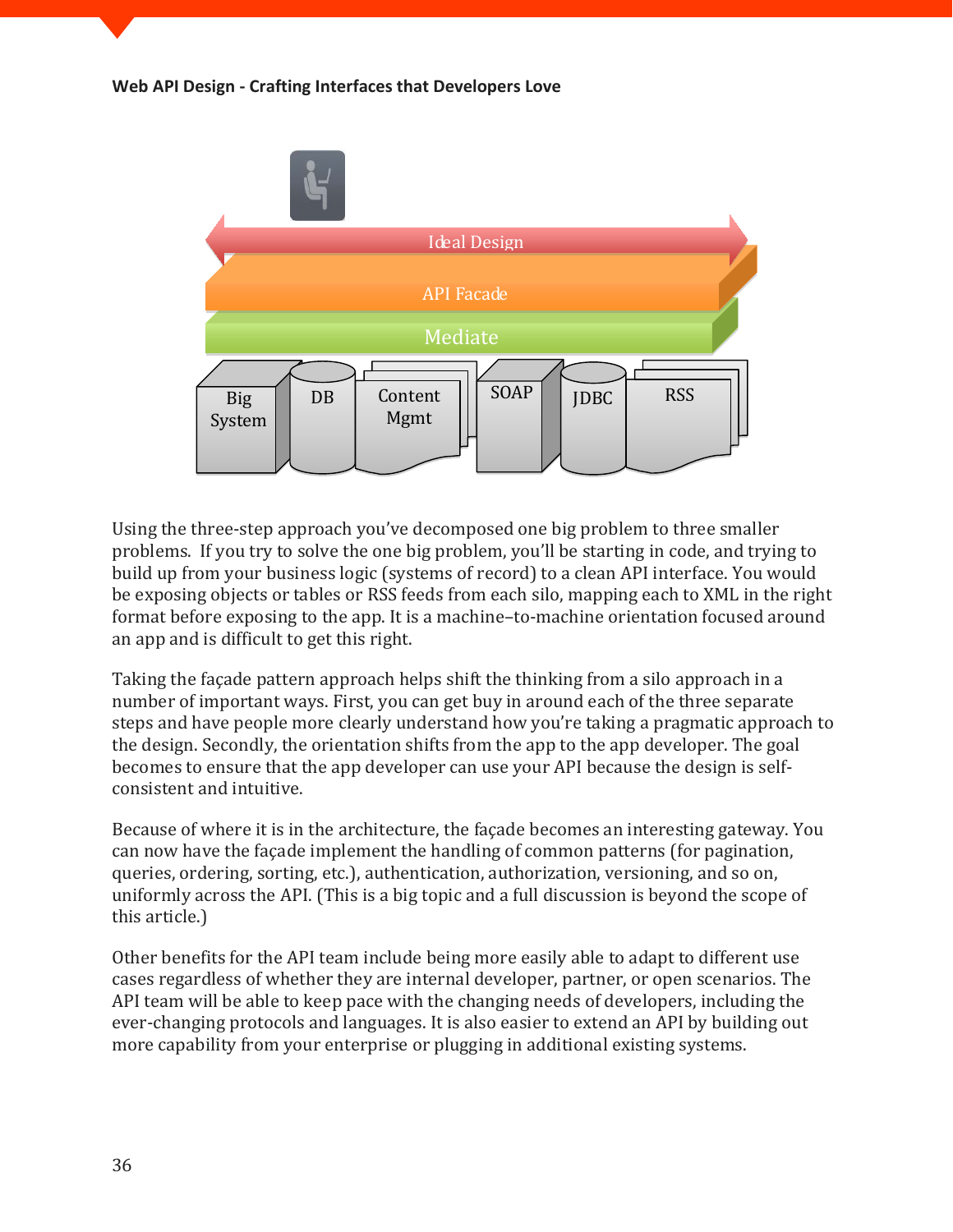## **Resources**

[Representational State Transfer \(REST\),](http://www.ics.uci.edu/~fielding/pubs/dissertation/rest_arch_style.htm) [Roy Thomas Fielding,](http://www.ics.uci.edu/~fielding/) 2000

[RESTful API Design Webinar,](http://blog.apigee.com/detail/slides_for_restful_api_design_second_edition_webinar/) 2nd edition, Brian Mulloy, 2011

[Apigee API Tech & Best Practices Blog](http://blog.apigee.com/)

[API Craft](http://groups.google.com/group/api-craft/) Google Group

## **About Brian Mulloy**

#### **Brian Mulloy, Apigee**

Brian has 15 years of experience ranging from enterprise software to founding a Web startup. He co-founded and was CEO of Swivel, a Website for social data analysis. He was President and General Manager of Grand Central, a cloud-based offering for application infrastructure (before we called it the cloud). And was Director of Product Marketing at BEA Systems. Brian holds a degree in Physics from the University of Michigan.

Brian is a frequent contributor on the [Apigee API Tech & best practices blog,](http://blog.apigee.com/) the Apigee [YouTube](http://www.youtube.com/apigee) channel, the [API Craft](http://groups.google.com/group/api-craft/) Google Group, and [Webinars.](http://blog.apigee.com/taglist/webinar)